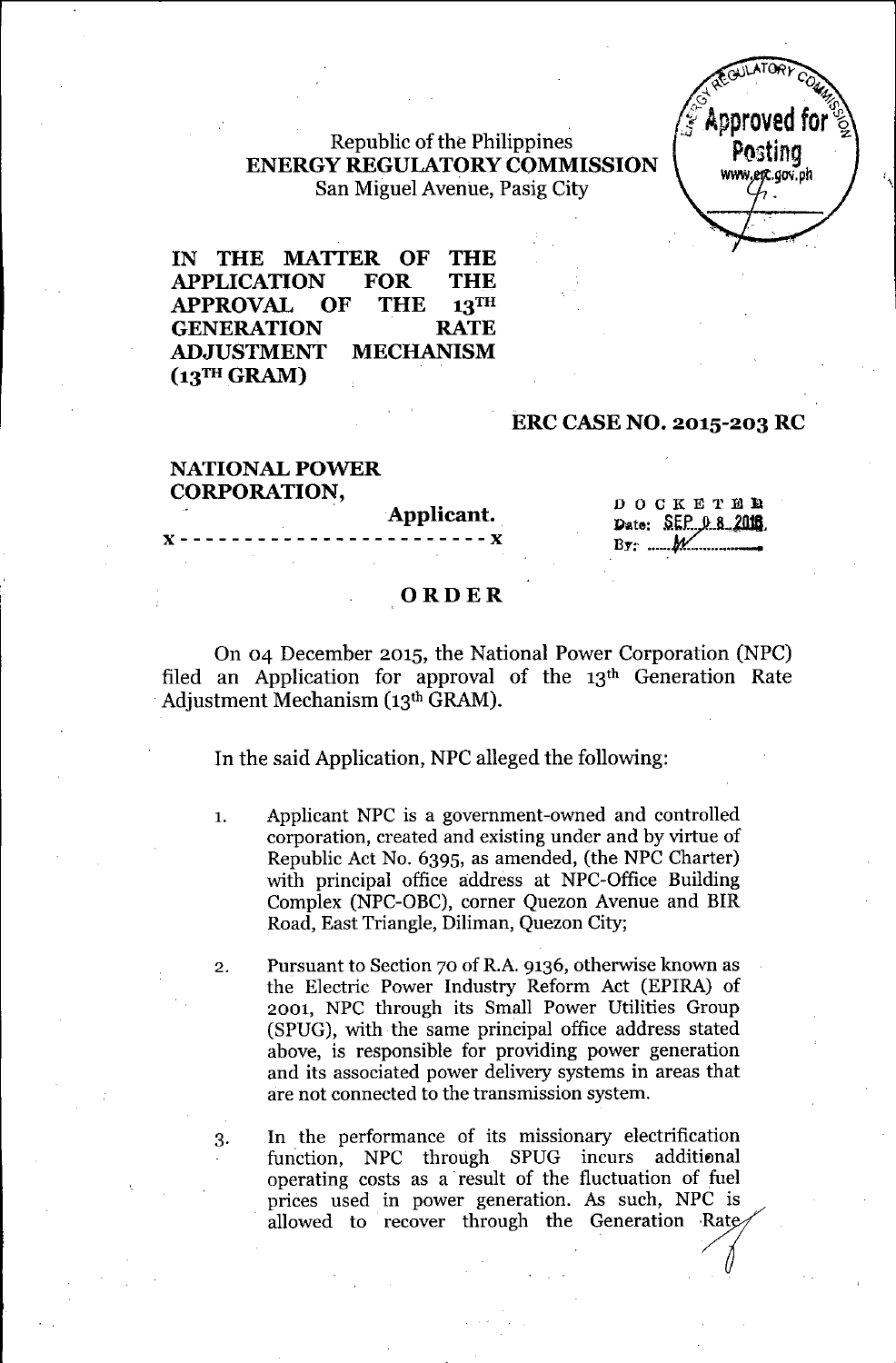Adjustment Mechanism (GRAM) the cost incurred in the operation that is beyond the approved rate.

- 4. In the Order dated 24 February 2003, this Honorable Commission issued and adopted the Implementing Rules for the Generation Rate Adjustment Mechanism (GRAM) providing for, among others, the mechanisms for the recovery/(refund) of the deferred fuel costs and purchased power costs.
- 5. This application is being filed consistent with the said GRAM Implementing rules vis-a-vis Section 4(e) Rule 3 of the Implementing Rules and Regulations (IRR), as amended, and Republic Act (RA) 9136 (Electric Power Industry Reform Act or EPIRA) dated June 8, 2001.
- 6. The Application covers the billing period from January to June 2014. Applicant has fully complied with the GRAM's monthly reportorial requirements in support of the calculated allowable costs covering the billing period, as evidenced by the submitted reports/compliances duly received by this Honorable Commission and hereto attached as **Annex** "A" **and Series.**
- 7. Under this application, NPC, through its SPUG Operation, has incurred a total actual fuel costs during the afore-said test period as follows:

#### **Table 1. Total Actual Fuel Costs, in PhP**

|                    | <b>Actual Fuel</b><br>Costs, PhP |  |
|--------------------|----------------------------------|--|
| <b>LUZON</b>       | 1,435,556,117                    |  |
| <b>VISAYAS</b>     | 222,401,790                      |  |
| <b>MINDANAO</b>    | 737,361,600                      |  |
| <b>PHILIPPINES</b> | 2,395,319,507                    |  |

8. The costs of fuel consumed without generation were not subjected to ERC-approved Heat Rate Cap as the fuel was used during start-up operations. Said costs are included in the Allowable Fuel Costs calculated together with the costs for the fuel consumed with generation that were subjected to ERC-approved Heat Rate Cap for Luzon, Visayas and Mindanao. The said Allowable Fuel<br>Costs are provided, as follows:

1,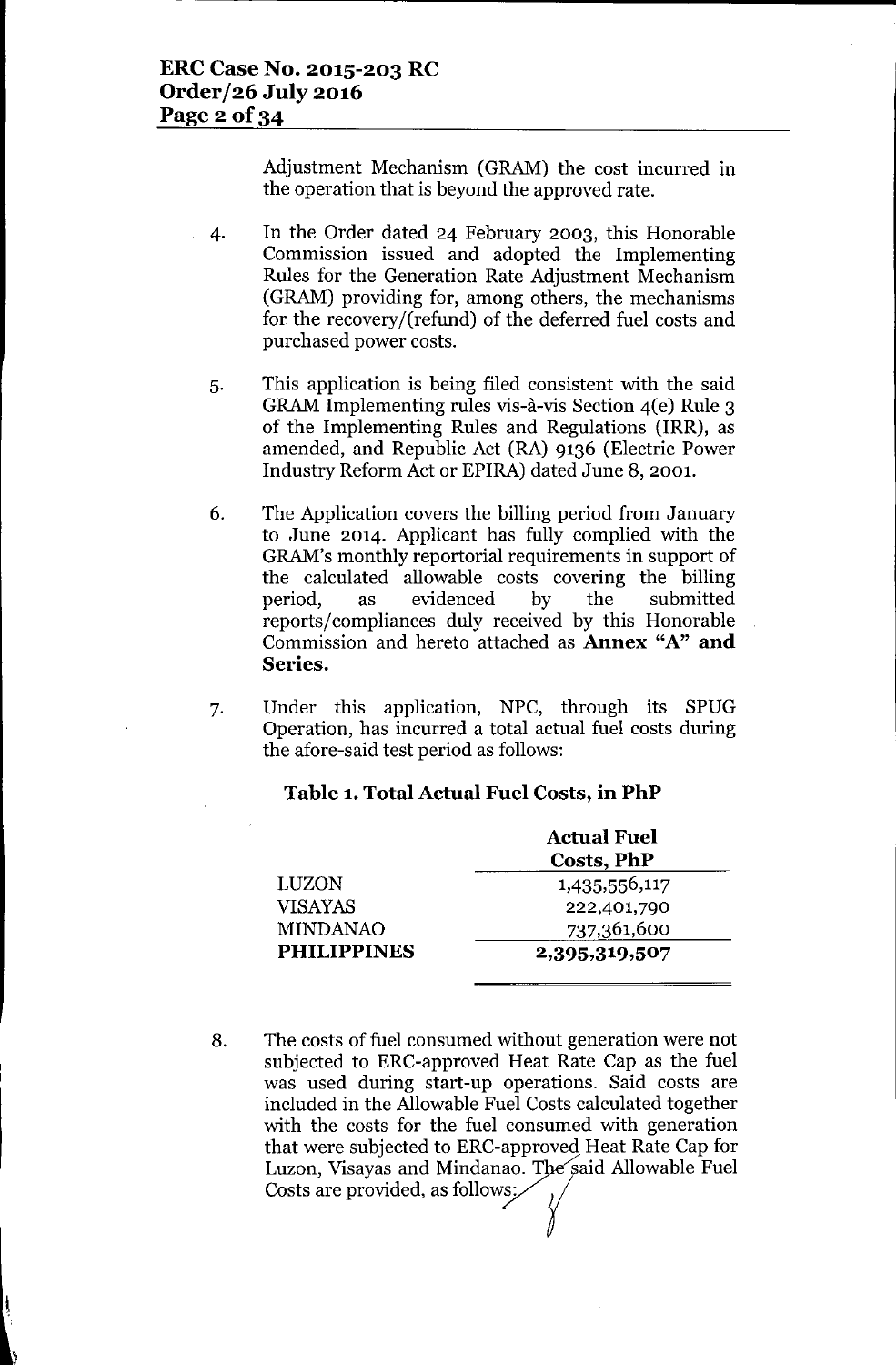|                    | <b>Allowable</b><br><b>Fuel</b><br><b>Costs, PhP</b> |
|--------------------|------------------------------------------------------|
| LUZON              | 1,433,175,275                                        |
| <b>VISAYAS</b>     | 222,401,790                                          |
| <b>MINDANAO</b>    | 729,812,401                                          |
| <b>PHILIPPINES</b> | 2,385,389,466                                        |

# **Table 2. Allowable Fuel Costs, in PhP**

9. The Applicant has accounted the corresponding fuel costs recovered through the Subsidized Approved Generation Rate (SAGR) as follows:

## **Table 3. Fuel Recovery under SAGR, in PhP**

|                    | <b>Fuel Recovery under the SAGR</b> |               |
|--------------------|-------------------------------------|---------------|
|                    | (PhP/kWh)                           | <b>Amount</b> |
| <b>LUZON</b>       | 2.0282                              | 255,098,887   |
| <b>VISAYAS</b>     | 3.8942                              | 62,825,173    |
| <b>MINDANAO</b>    | 3.2787                              | 196,258,181   |
| <b>PHILIPPINES</b> |                                     | 514,182,241   |

10. As authorized under the Implementing Rules of the GRAM, the following carrying interest charges were utilized by the Applicant:

| Table 4. Allowable Carrying Charge Interest Rates |  |  |
|---------------------------------------------------|--|--|
|---------------------------------------------------|--|--|

| <b>Test/Billing</b><br>Mos. | Prevailing<br>91-day T-<br><b>Bill</b><br>Rate $1/$ | <b>Authorized</b><br><b>Allowance</b><br>2/ | <b>Allowable</b><br>Rate |
|-----------------------------|-----------------------------------------------------|---------------------------------------------|--------------------------|
| <b>JANUARY</b>              | 0.693                                               | 3.000                                       | 3.693                    |
| <b>FEBRUARY</b>             | 1.458                                               | 3.000                                       | 4.458                    |
| <b>MARCH</b>                | 1.000                                               | 3.000                                       | 4.000                    |
| <b>APRIL</b>                | 1.440                                               | 3.000                                       | 4.440                    |
| <b>MAY</b>                  | 1.346                                               | 3.000                                       | 4.346                    |
| <b>JUNE</b>                 | 1.035                                               | 3.000                                       | 4.035                    |

*1/ Source: Bangko Sentral ng Filipinas 2/ As authorized in the GRAM Implementing Rules*

11. The table below shows the calculated deferred fuel costs and the corresponding DAA for Luzon, Visayas and Mindanao under the subject 13th GRAM Application covering the test period January to June 2014 and the corresponding proposed rates in  $P/kWh$  calculated for recovery for a period of two (2) years: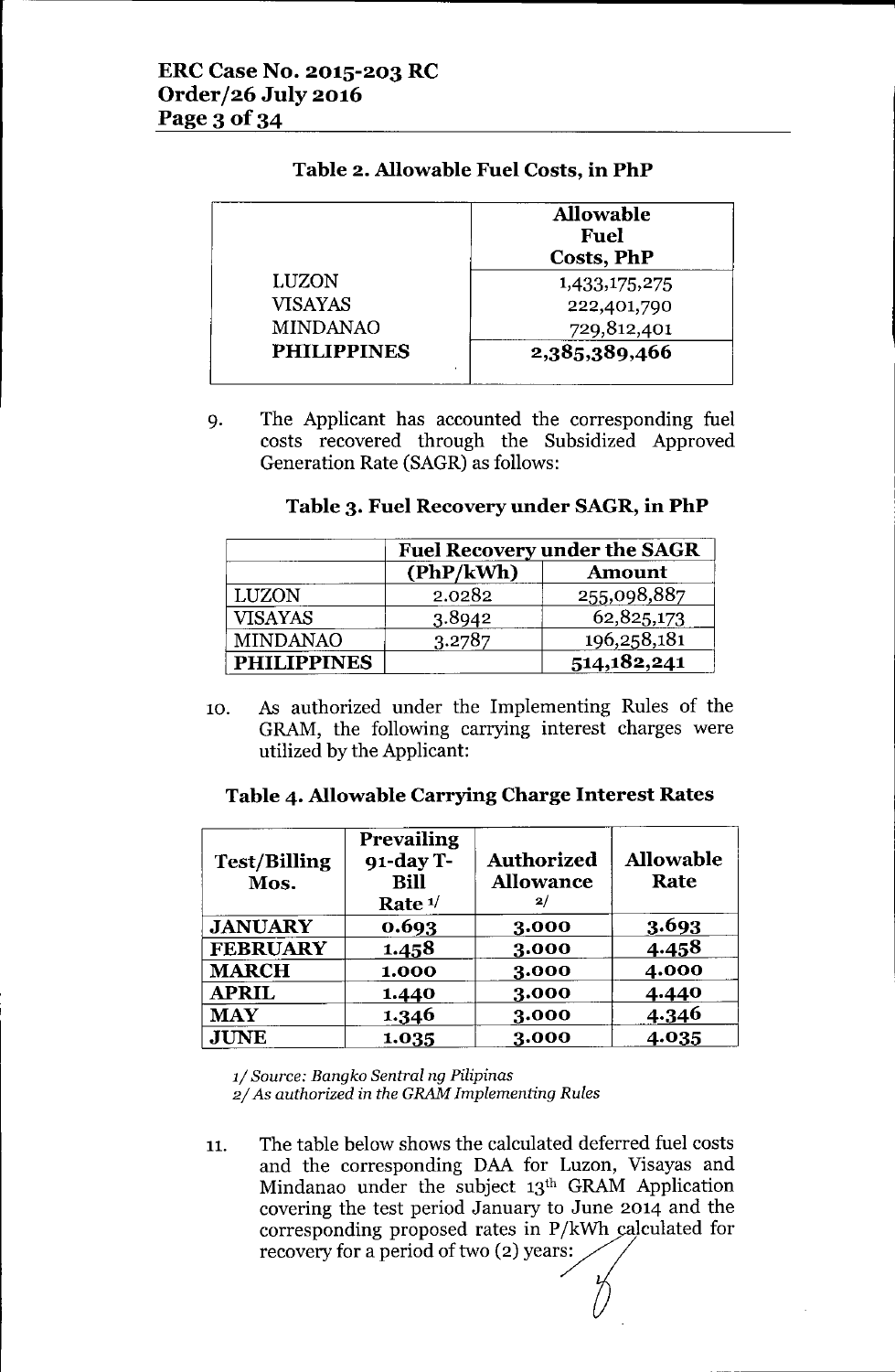|                        | <b>LUZON</b>  | <b>VISAYAS</b> | <b>MINDANAO</b> | <b>PHILIPPINES</b> |
|------------------------|---------------|----------------|-----------------|--------------------|
|                        |               |                |                 |                    |
| Principal              | 1,178,076,388 | 159,576,618    | 533,554,219     | 1,871,207,225      |
| Carrying               | 13,269,505    | 1,804,535      | 6,467,341       | 21,541,381         |
| Charge                 |               |                |                 |                    |
| <b>TOTAL, PhP</b>      | 1,191,345,893 | 161,381,153    | 540,021,560     | 1,892,748,606      |
| Years<br>2             |               |                |                 |                    |
| Projected              |               |                |                 |                    |
| <b>Sales</b><br>Energy |               |                |                 |                    |
| (MWh)                  | 577,580.14    | 69,454.49      | 370,290.39      | 1,017,325.02       |
| <b>GRAM</b><br>13th    |               |                |                 |                    |
| DAA,                   |               |                |                 |                    |
| PhP/kWh                |               |                |                 |                    |
|                        | 2.0627        | 2.3236         | 1.4584          | 1.8605             |

## Table 5. Thirteenth (13<sup>th</sup>) GRAM DAA Summary

- 12. The Applicant proposes to recover the above calculated DAA within two (2) years to mitigate the impact thereof to customers in the missionary areas.
- 13. In support of the proposed 13<sup>th</sup> GRAM DAA, Applicant respectfully submits the following documents annexed herewith to form part of this Application:

| List of Plants                    | <b>Annex "B" &amp; series</b> |
|-----------------------------------|-------------------------------|
| Summary of DAA                    | Annex "C" & series            |
| Summary of Net Generation,<br>kWh | Annex "D"                     |
| 91-day Treasury Bill Rates        | Annex "E"                     |
| Actual Energy Sales, kWh          | <b>Annex "F" &amp; series</b> |
| Projected Energy Sales, Mwh       | Annex "G"                     |

- 14. This proposed 13th GRAM DAA Application was approved for filing by the National Power Board on 07 October 2015, under NP Board Resolution No. 2015-32, attached hereto as Annex "H" & Series and made an integral part hereof.
- 15. The proposed 13th GRAM DAAis fair and reasonable as it is computed in line with the GRAM rules and consistent with the principles of free and competitive electricity market as provided under R.A. 9136.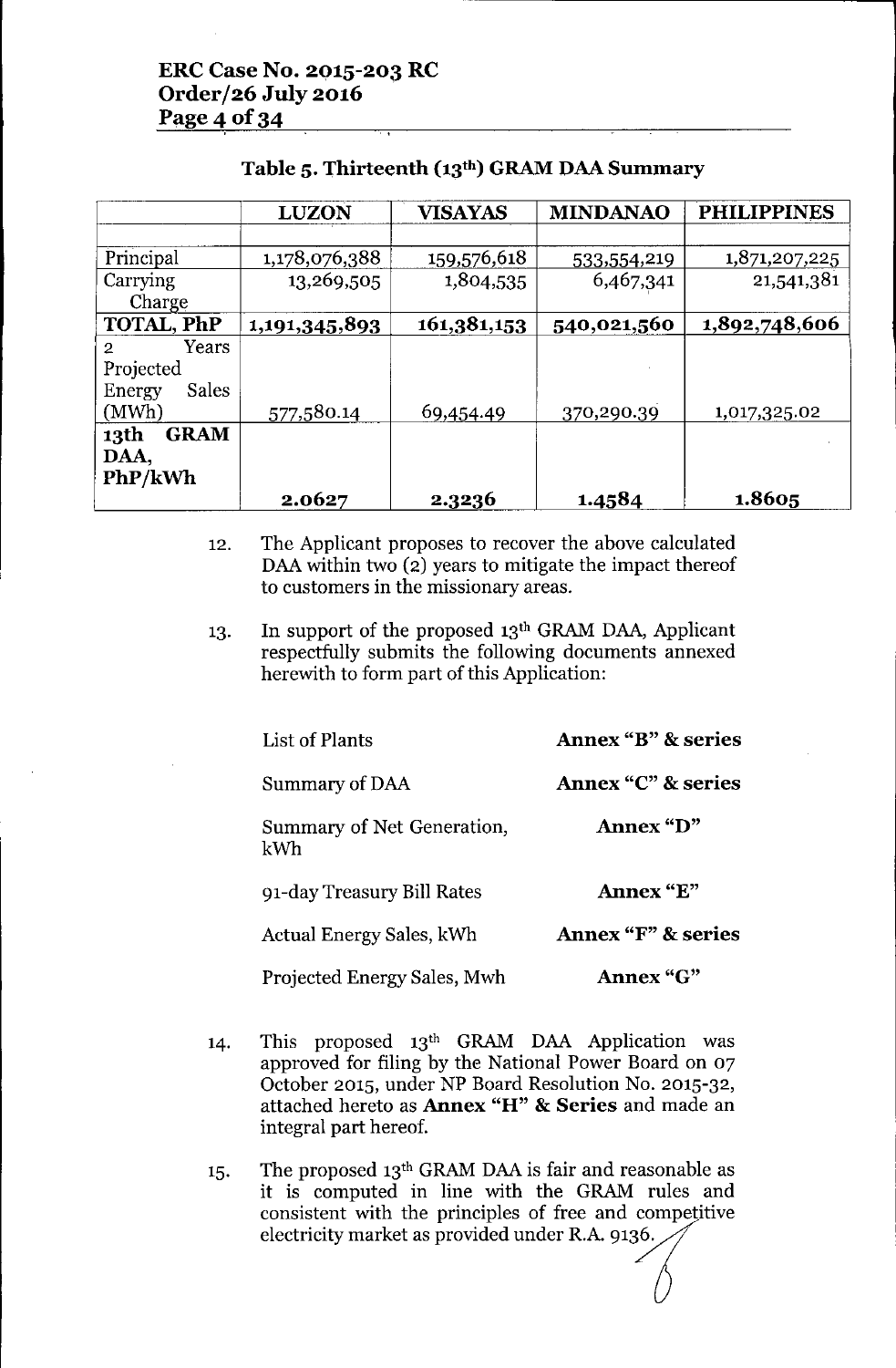#### PRAYER

WHEREFORE, PREMISES CONSIDERED, it is most respectfully prayed that this Honorable Commission issues an Order:

1. Approving the recovery of the proposed Deferred Accounting Adjustments covering the test period from January to June 2014 for the deferred fuel costs in the amount of Php 1,892,748,606 recoverable for a period of two (2) years through the imposition of the following proposed rates in P/kWh:

| <b>LUZON</b> |        | VISAYAS   MINDANAO | <b>PHILIPPINES</b><br>(Ave) |
|--------------|--------|--------------------|-----------------------------|
| 2.0627       | 2.3236 | 1.4584             | 1.8605                      |

- 2. Imposing/charging the GRAM directly to consumers in NPC-SPUG areas as per applicable GRAMrules, subject to the discretion of the Honorable Commission in line with ERC Resolution No. 21.
- 3. Allowing the continued collection of the GRAM adjustments even with the entry of private sector players in a specific NPC-SPUG area.
- 4. Approving the implementation of the proposed rates on top of the existing Subsidized Approved Generation Rates (SAGR) of NPC-SPUG and SAGR of Delegated NPC-SPUG areas where NPPs operate for the purpose of determining the level of subsidy.

Other just and equitable relief under the premises are likewise prayed for from the Honorable Commission.

Finding the said Application to be sufficient in form and substance with the required fees having been paid, the same is hereby set for determination of compliance with the Jurisdictional Requirements, Expository Presentation, Pre-trial Conference, and Presentation of Evidence on the following dates and venues: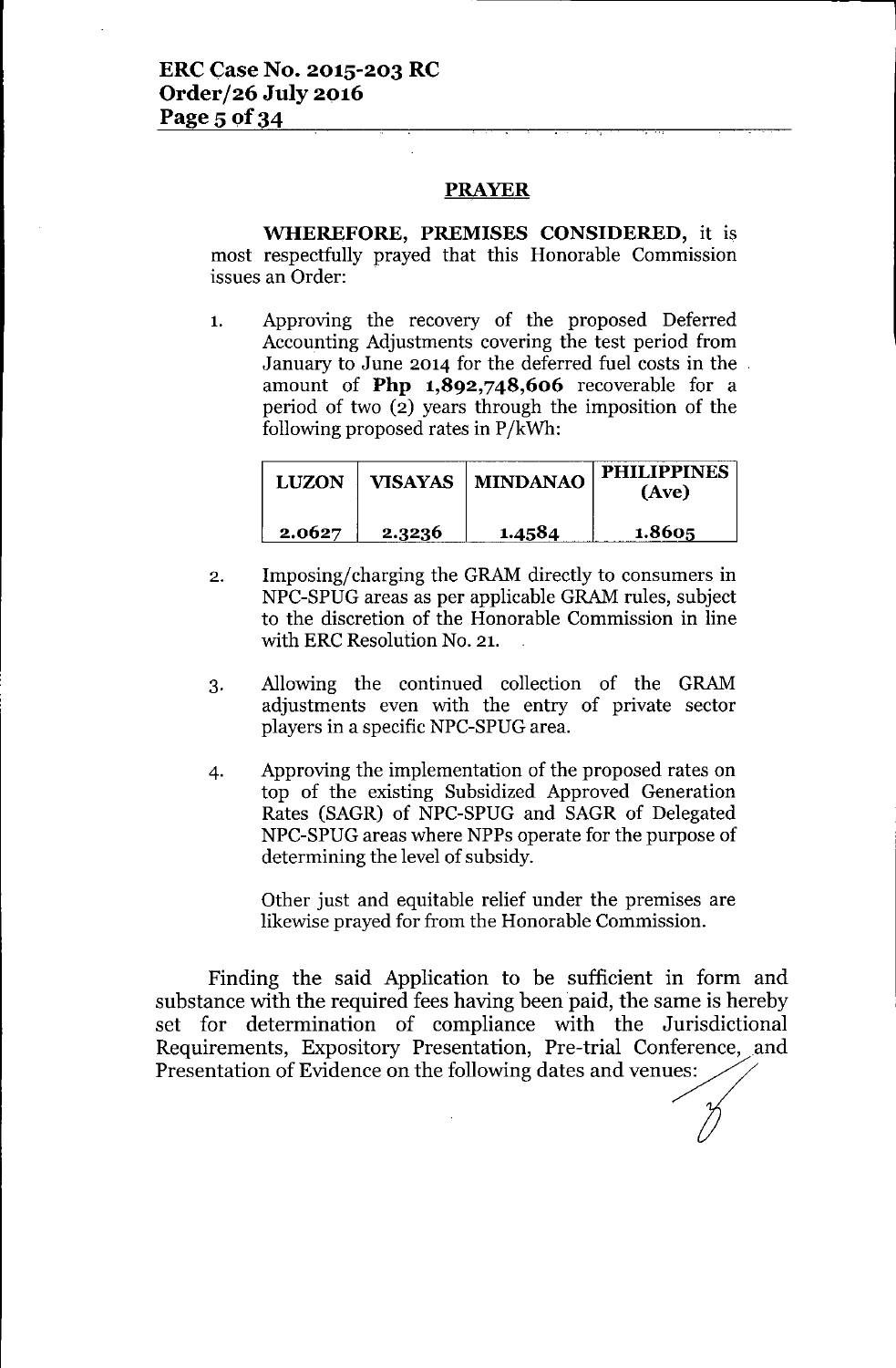| Date and Time                                                                                   | Venue                                                                                                                                                                      | <b>Particulars</b>                                                                                                |  |  |
|-------------------------------------------------------------------------------------------------|----------------------------------------------------------------------------------------------------------------------------------------------------------------------------|-------------------------------------------------------------------------------------------------------------------|--|--|
| <b>LUZON</b>                                                                                    |                                                                                                                                                                            |                                                                                                                   |  |  |
| 26 October<br>2016<br>(Wednesday) at<br>ten o'clock in the<br>morning $(10:00)$<br>A.M.         | ERC Hearing Room, 15th<br>Floor, Pacific Center<br>Building, San Miguel<br>Avenue, Pasig Ciy                                                                               | Jurisdictional,<br><b>Expository</b><br>Presentation, Pre-<br>Trial Conference, and<br><b>Evidentiary Hearing</b> |  |  |
| <b>VISAYAS</b>                                                                                  |                                                                                                                                                                            |                                                                                                                   |  |  |
| 10 November<br>2016<br>(Thursday) at<br>nine o'clock in the<br>morning $(9:00)$<br>A.M.         | <b>Energy Regulatory</b><br><b>Commission-Visayas</b><br>Field Office (ERC-VFO),<br>St. Mary's Drive,<br>Banilad, Cebu City,<br>Philippines<br><b>MINDANAO</b>             | Jurisdictional,<br><b>Expository</b><br>Presentation, Pre-<br>Trial Conference, and<br><b>Evidentiary Hearing</b> |  |  |
| 17 November<br>2016<br>(Thursday) at<br>nine o'clock in the<br>$\text{morning } (9:00)$<br>A.M. | <b>Energy Regulatory</b><br>Commission-Mindanao<br>Field Office (ERC-MFO),<br>Mezzanine Floor,<br>Mintrade Building,<br>Monteverde Avenue cor.<br>Sales Street, Davao City | Jurisdictional,<br><b>Expository</b><br>Presentation, Pre-<br>Trial Conference, and<br><b>Evidentiary Hearing</b> |  |  |

NPC is hereby directed to cause the publication of the attached Notice of Public Hearing in two (2) newspapers of nationwide circulation in the Philippines at their own expense, twice (2X) within two (2) successive weeks, the dates of publication not being less than seven (7) days apart, with the date of last publication made not later than ten (10) days before the date of the scheduled initial hearing. It is also directed to inform the consumers within the SPUG areas, by any other means available and appropriate, of the filing of the instant Application, its reasons therefor, and of the scheduled hearing thereon.

Let copies of the Application, this Order and the attached Notice of Public Hearing be furnished the Office of the Solicitor General (OSG), the Commission on Audit (COA), and the Committees on Energy of both Houses of Congress. They are hereby requested, if they so desire, to send their duly authorized representatives at the scheduled hearing.

Likewise, let copies of this Order and the attached Notice of Public Hearing be furnished the Offices of the Mayor of Quezon City, of<br>*I*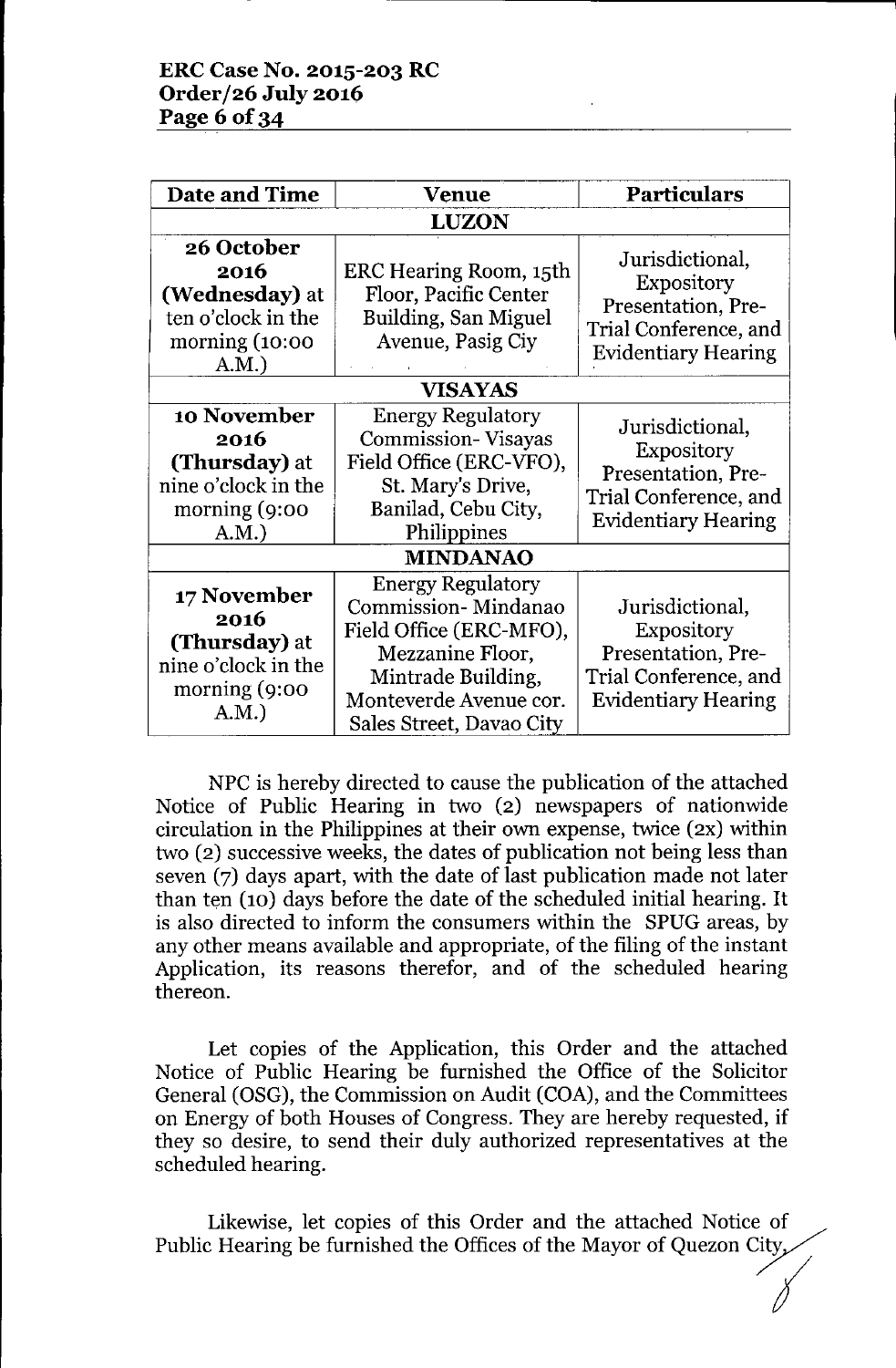the Provincial Governors, the City and Municipal Mayors, and the Local Government Unit (LGU) Legislative Bodies where distribution utilities within the National Power Corporation-Small Power Utilities Group (NPC-SPUG) principally operates for the appropriate posting thereof on their respective bulletin boards.

NPC is hereby directed to furnish all those making requests therefor with copies of the Application and its attachments, subject to reimbursement of reasonable photocopying costs.

On the date of the initial hearing and Pre-trial Conference, NPC must submit to the Commission their written Compliance with the jurisdictional requirements attaching therewith, methodically arranged and duly marked, the evidence of the actual posting and publication of the Notice of Public Hearing consisting of certifications issued to that effect, signed by the aforementioned Governors, Mayors, and LGU Legislative Bodies, or their duly authorized representatives, bearing the seals of their offices, and the affidavit of the Editors or Business Managers of the newspapers where said Notice of Public Hearing were published, together with the complete issues of the said newspapers, and such other proofs of compliance with the requirements of the Commission.

NPC and all interested parties are directed to submit, at least five (5) days before the date of initial hearing and Pre-trial Conference, their respective Pre-trial Briefs containing, among others:

- a) A summary of admitted facts and proposed stipulation of facts;
- b) The issues to be tried or resolved;
- c) The documents or exhibits to be presented, stating the purposes and proposed markings therefor; and
- d) The number and names of the witnesses, with their written testimonies in a judicial affidavit form, to be attached to the Pre-trial Brief.

Failure of NPC to submit the required Pre-trial Brief and Judicial Affidavits of its witnesses within the prescribed period shall be a ground for cancellation of the scheduled hearing, and the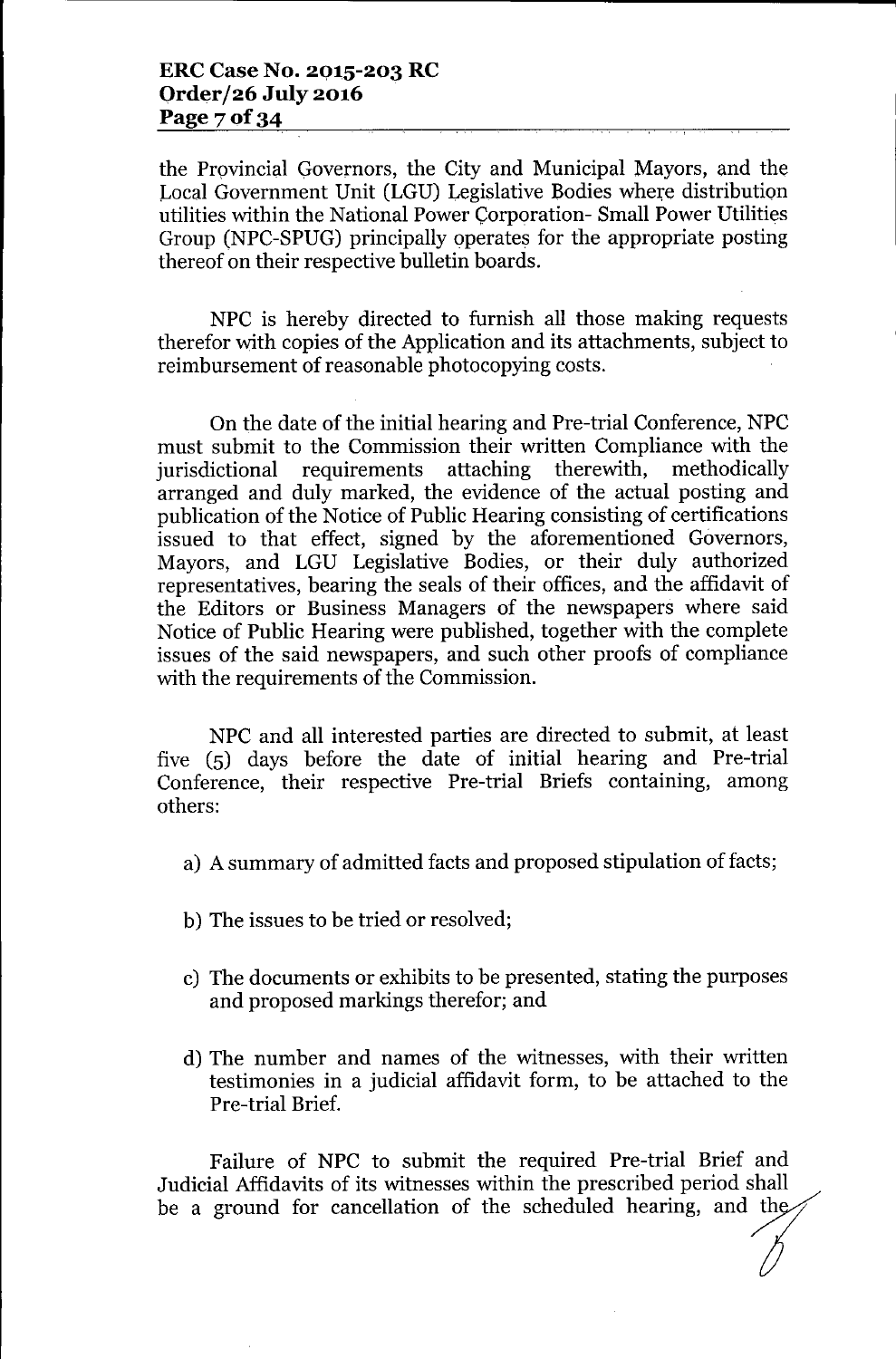# **ERC Case No. 2015-203 RC Order/26 July 2016 Page 8 of34**

resetting of which shall be six (6) months from said date of cancellation.

As part of the Pre-trial Conference, NPC must also be prepared to make an Expository Presentation of its Application, aided by whatever communication medium it may deem appropriate for the purpose, in order to put in plain words and explain, for the benefit of the consumers and other concerned parties, what the Application is all about and the reasons and justifications being cited in support thereof.

#### SOORDERED.

Pasig City, 26 July 2016.

## FOR AND BY AUTHORITY OF THE COMMISSION:

------~--**-** <sup>~</sup> JOSE VICENTE B. SALA *Chairman and CEO* ?  $\mathbf{ERC}$  ------*<i>Office* of the Chairman I. 11. II<sup>I</sup> 11. II**I** 11. III<sup>I</sup> 11. III<sup>I</sup> *1,2016,001,0(-04715* I

LS: JON / LS/APV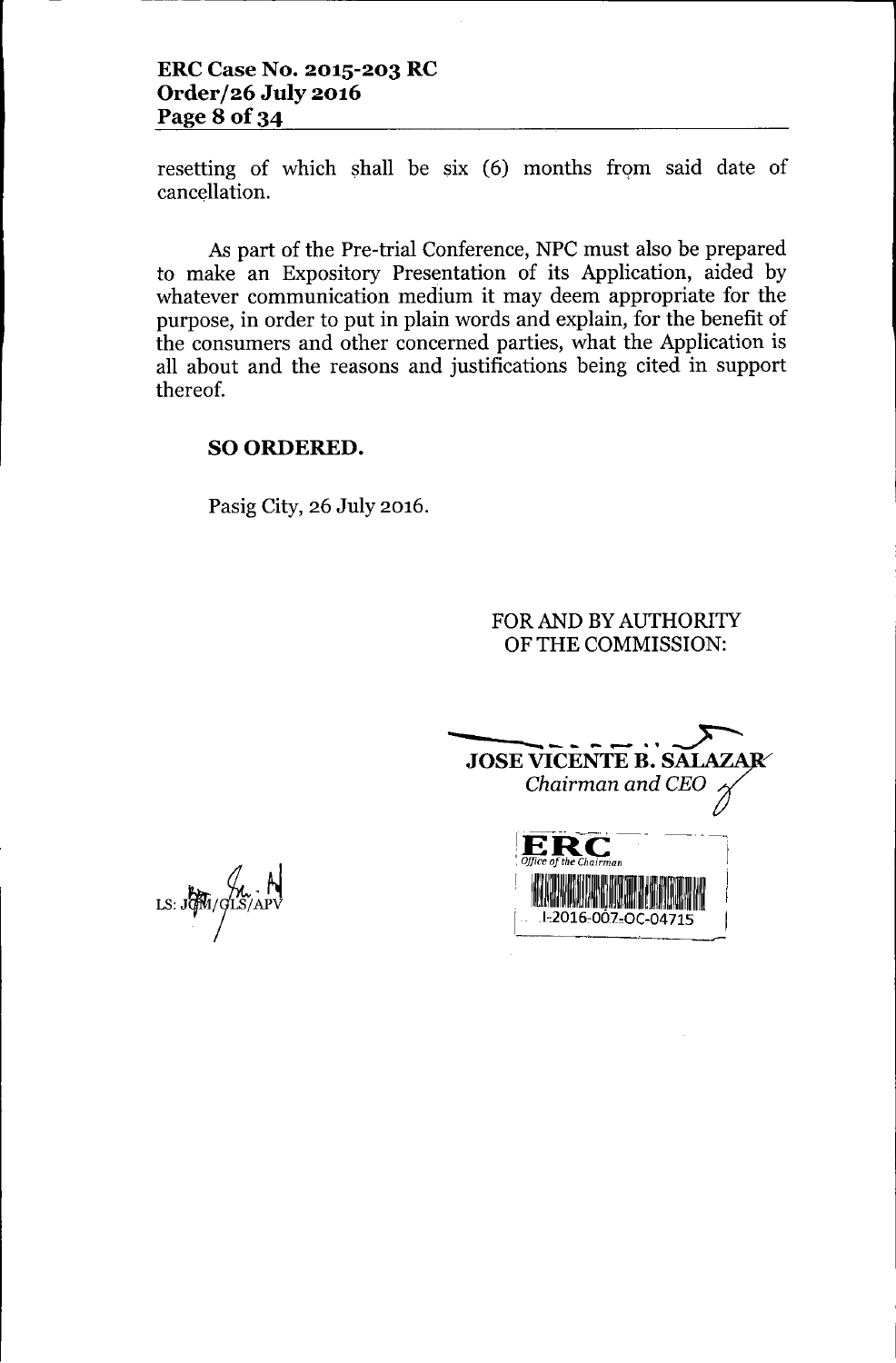#### Copy furnished:

- 1. Attys. Melchor P. Ridulme, Delfin L. Buenafe II, Fritz Bob-Bon A. Somyden and May Rose C. Pintor *Counsels for National Power Corporation* Office of the General Counsel National Power Corporation BIR Road cor. Quezon Avenue, Diliman, Quezon City, Metro Manila Tel. No. 02-921-9670
- 2. Office of the Solicitor General 134 Amorsolo Street, Legaspi Village Makati City, Metro Manila
- 3. Commission on Audit Commonwealth Avenue Quezon City, Metro Manila
- 4. Senate Committee on Energy GSIS Building, Roxas Boulevard Pasay City, Metro Manila
- 5. House Committee on Energy Batasan Hills Quezon City, Metro Manila
- 6. The Administrator National Electrification Administration (NEA) Quezon Avenue, Quezon City Metro Manila
- 7. The General Manager Philippine Rural Electric Cooperative Association (PHILRECA) 4th Floor, Casman Building 372 Quezon Avenue, Quezon City Metro Manila

#### 8. All Electric Cooperatives

#### 9. All Distribution Utilities

- 10. Office of the City Mayor Quezon City
- 11. Office of the LGU Legislative Body Quezon City
- 12. The Provincial Governor Province of Batanes
- 13. Office of the LGU Legislative Body Province of Batanes
- 14. The Municipal Mayor Basco, Batanes
- 15. Office of the LGU Legislative Body Basco, Batanes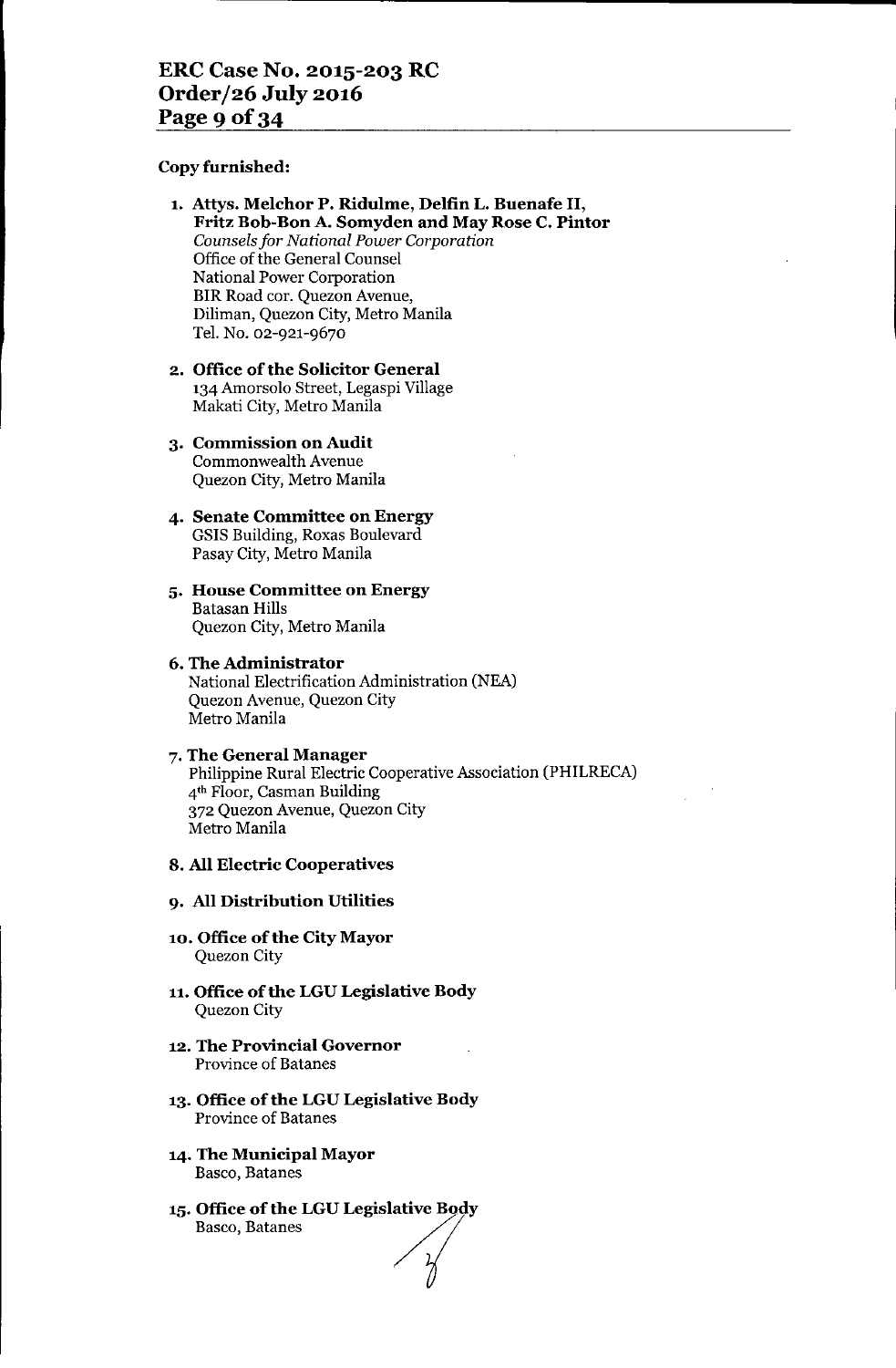#### ERC Case No. 2015-203 *RG* Order/26 July 2016 Page 10 of 34

- 16. The Municipal Mayor Itbayat, Batanes
- 17. Office of the LGU Legislative Body Itbayat, Batanes
- 18. The Municipal Mayor Sabtang, Batanes
- 19. Office of the LGU Legislative Body Sabtang, Batanes
- 20. The Municipal Mayor Mahatao, Batanes
- 21. Office of the LGU Legislative Body Mahatao, Batanes
- 22. The Municipal Mayor Ivana, Batanes
- 23. Office of the LGU Legislative Body Ivana, Batanes
- 24. The Municipal Mayor Uyugan, Batanes
- 25. Office of the LGU Legislative Body Uyugan, Batanes
- 26. The Provincial Governor Province of lIocos Sur
- 27. Office of the LGU Legislative Body Province of lIocos Sur
- 28. The Provincial Governor Province of lIocos Norte
- 29. Office of the LGU Legislative Body Province of lIocos Norte
- 30. The Provincial Governor Province of Cagayan
- 31. Office of the LGU Legislative Body Province of Cagayan
- 32. The Municipal Mayor Calayan, Cagayan
- 33. Office of the LGU Legislative Body Calayan, Cagayan
- 34. The Provincial Governor Province of Isabela
- $35.$  Office of the LGU Legislative  ${\tt B}$ Province of Isabela<br>**Office of the LGU Legislative Bo**<br>Province of Isabela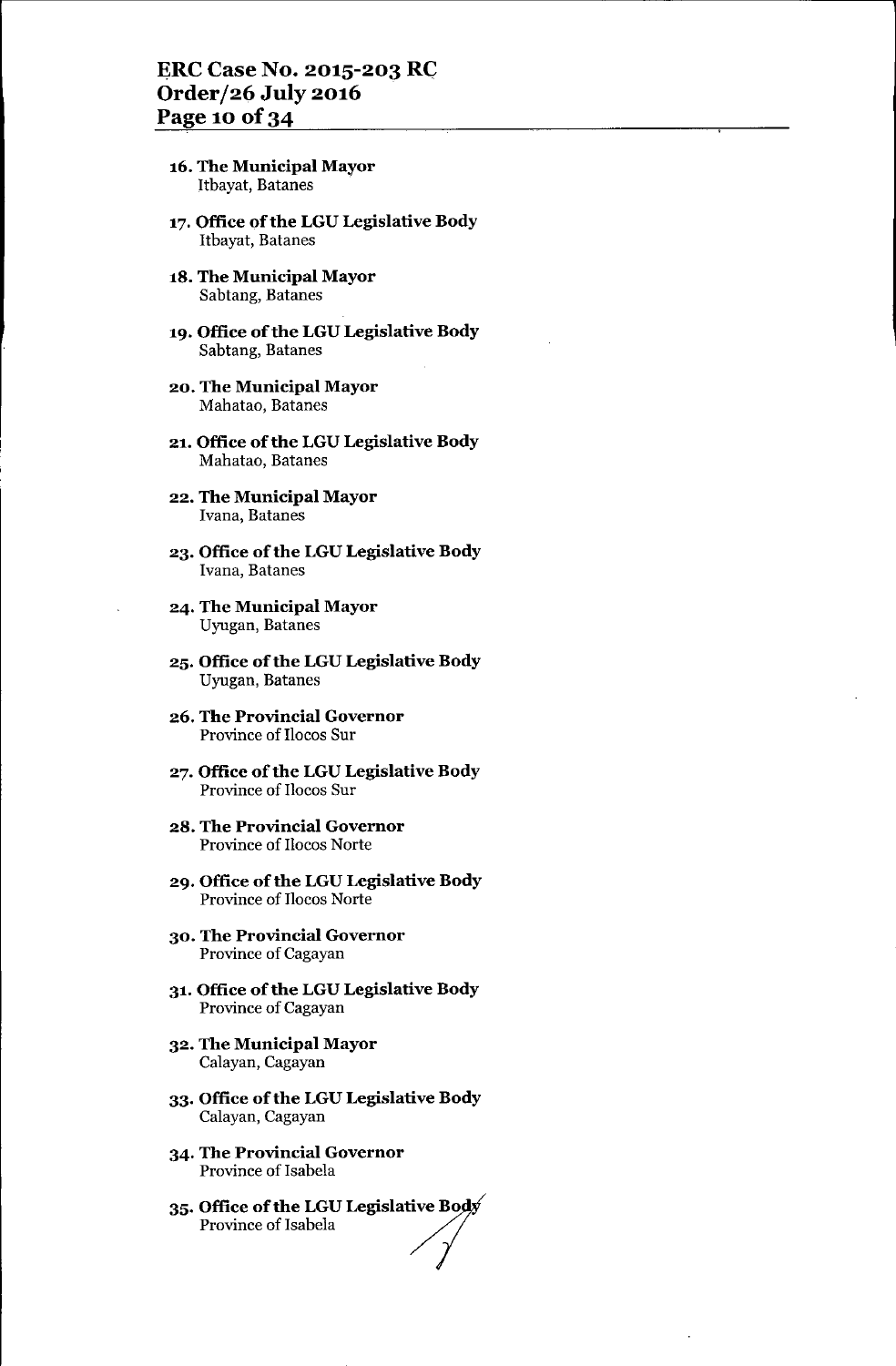- 36. The Municipal Mayor Palanan, Isabela
- 37. Office of the LGU Legislative Body Palanan, Isabela
- 38. The Municipal Mayor Maconacon, Isabela
- 39. Office of the LGU Legislative Body Maconaco, Isabela
- 40. The Municipal Mayor Dinapigue, Isabela
- 41. Office of the LGU Legislative Body Dinapigue, Isabela
- 42. The Provincial Governor Province of Nueva Viscaya
- 43. Office of the LGU Legislative Body Province of Nueva Viscaya
- 44. The Provincial Governor Province of Abra
- 45. Office of the LGU Legislative Body Province of Abra
- 46. The Provincial Governor Province of Benguet
- 47. Office of the LGU Legislative Body Province of Benguet
- 48. The Provincial Governor Province of Ifugao
- 49. Office of the LGU Legislative Body Province of Ifugao
- 50. The Provincial Governor Province of Kalinga Apayao
- 51. Office of the LGU Legislative Body Province of Kalinga Apayao
- 52. The Municipal Mayor Kabugao, Kalinga Apayao
- 53. Office of the LGU Legislative Body Kabugao, Kalinga Apayao
- 54. The Municipal Mayor Lubuagan, Kalinga Apayao
- 55. Office of the LGU Legislative Body Lubuagan, Kalinga Apayao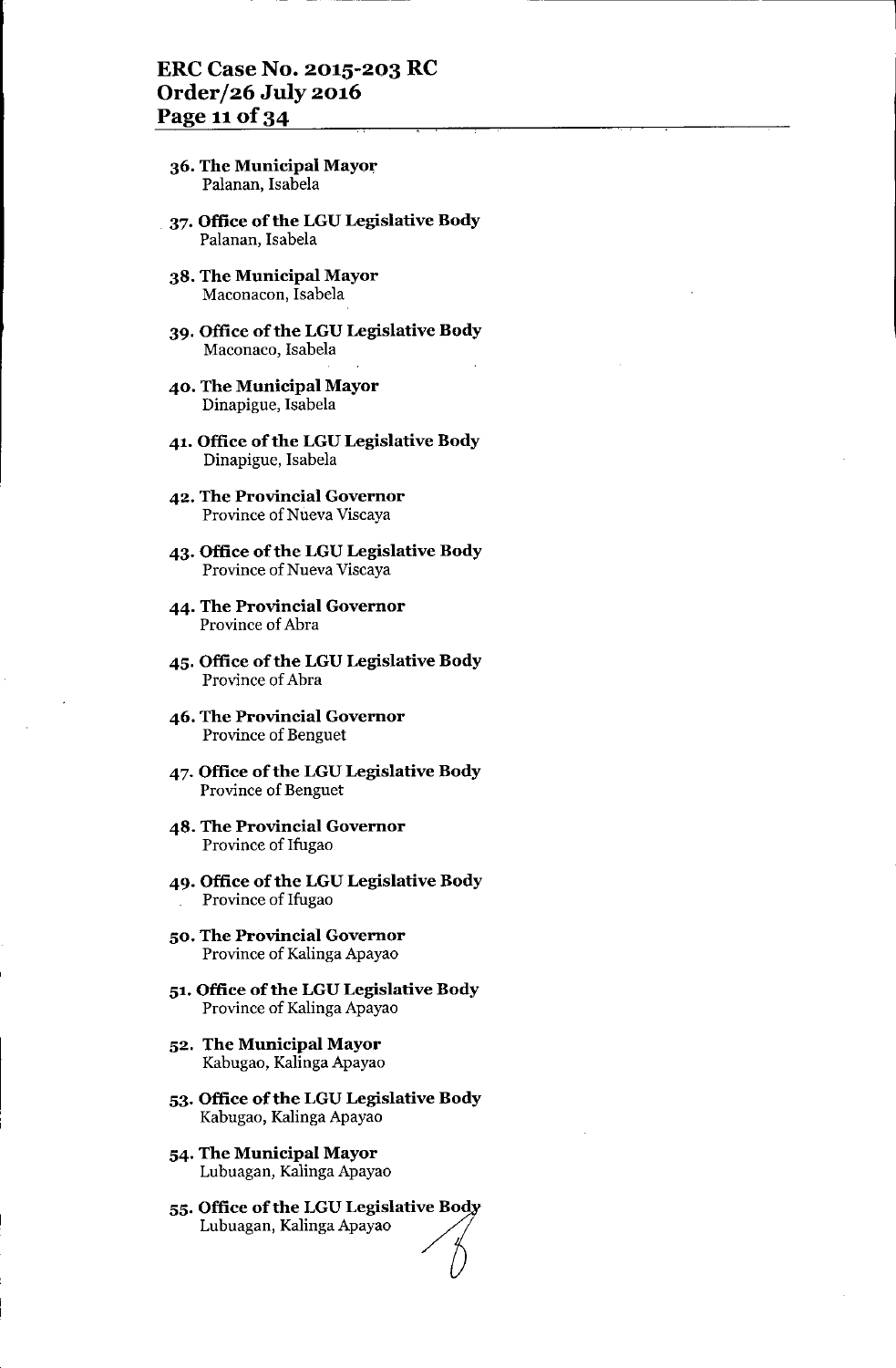## ERC Case No. 2015-203 RC Order/26 July 2016 Page 12 of 34

- 56. The Provincial Governor Mountain Province
- 57. Office of the LGU Legislative Body Mountain Province
- 58. The Provincial Governor Province of Aurora
- 59. Office of the LGU Legislative Body Province of Aurora
- 60. The Municipal Mayor Casiguran, Aurora
- 61. Office of the LGU Legislative Body Casiguran, Aurora
- 62. The Municipal Mayor Dingalan, Aurora
- 63. Office of the LGU Legislative Body Dingalan, Aurora
- 64. The Municipal Mayor Dilasag, Aurora
- 65. Office of the LGU Legislative Body Dilasag, Aurora
- 66. The Municipal Mayor Dinalungan, Aurora
- 67. Office of the LGU Legislative Body Dinalungan, Aurora
- 68. The Municipal Mayor Dipaculao, Aurora
- 69. Office of the LGU Legislative Body Dipaculao, Aurora
- 70. The Provincial Governor Province of Tarlac
- 71. Office of the LGU Legislative Body Province of Tarlac
- 72. The Provincial Governor Province of Nueva Ecija
- 73. Office of the LGU Legislative Body Province of Nueva Ecija
- 74. The Provincial Governor Province of Pampanga
- 75. Office of the LGU Legislative Body Province of Pampanga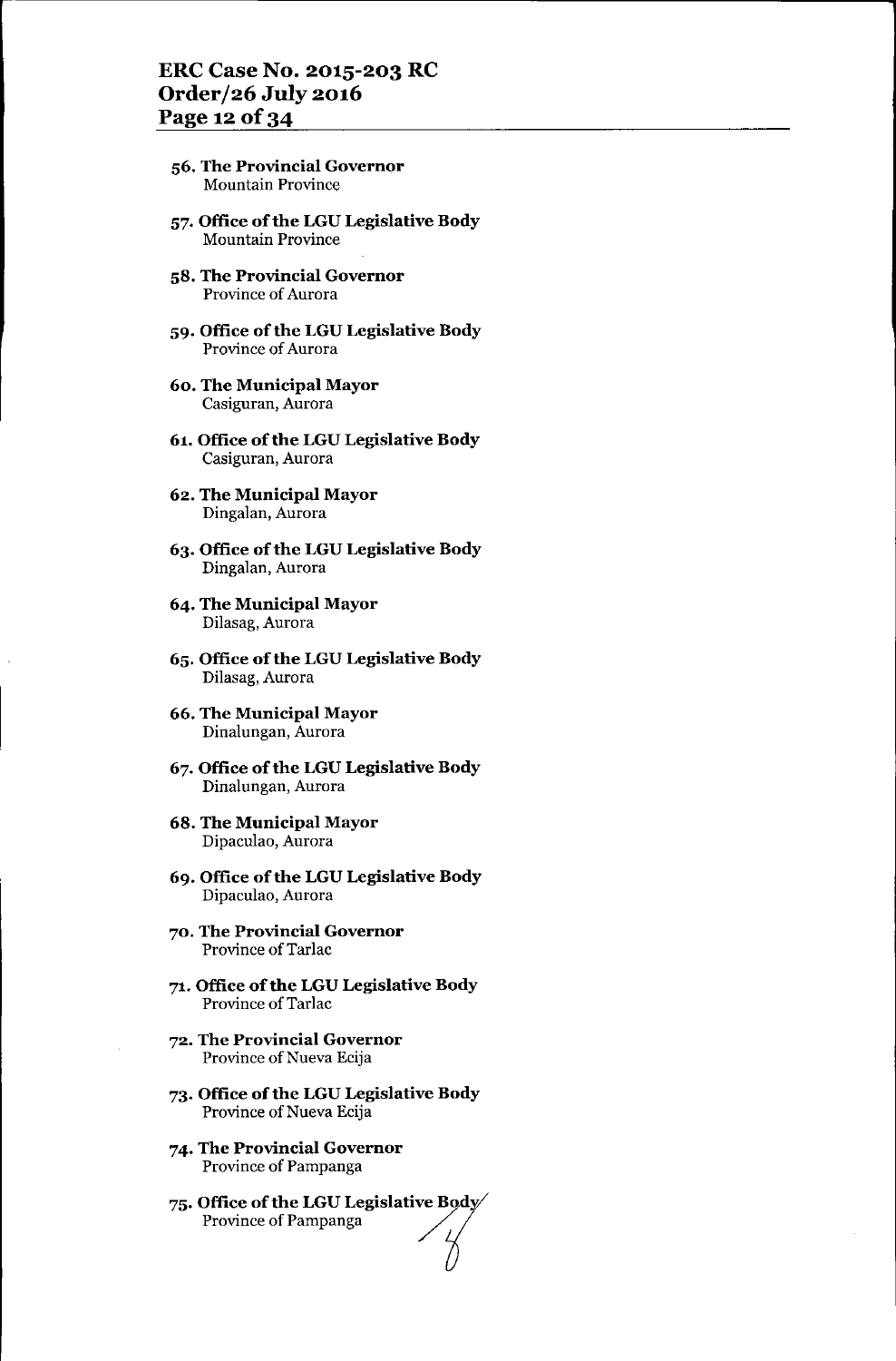- 76. The Provincial Qovernor Province of Bataan
- 77. Office of the LGU Legislative Body Province of Bataan
- 78. The Provincial Governor Province of Zambales
- 79. Office of the LGU Legislative Body Province of Zambales
- 80. The Provincial Governor Province of Bulacan
- 81. Office of the LGU Legislative Body Province of Bulacan
- 82. The Provincial Governor Province of Laguna
- 83. Office of the LGU Legislative Body Province of Laguna
- 84. The Provincial Governor Province of Batangas
- 85. Office of the LGU Legislative Body Province of Batangas
- 86. The Municipal Mayor Tingloy, Batangas
- 87. Office of the LGU Legislative Body Tingloy, Batangas
- 88. The Provincial Governor Province of Quezon
- 89. Office of the LGU Legislative Body Province of Quezon
- 90. The Municipal Mayor Jomalig, Quezon
- 91. Office of the LGU Legislative Body Jomalig, Quezon
- 92. The Municipal Mayor Patnanungan, Quezon
- 93. Office of the LGU Legislative Body Patnanungan, Quezon
- 94. The Municipal Mayor Polilio, Quezon
- 95. Office of the LGU Legislative Body Polilio, Quezon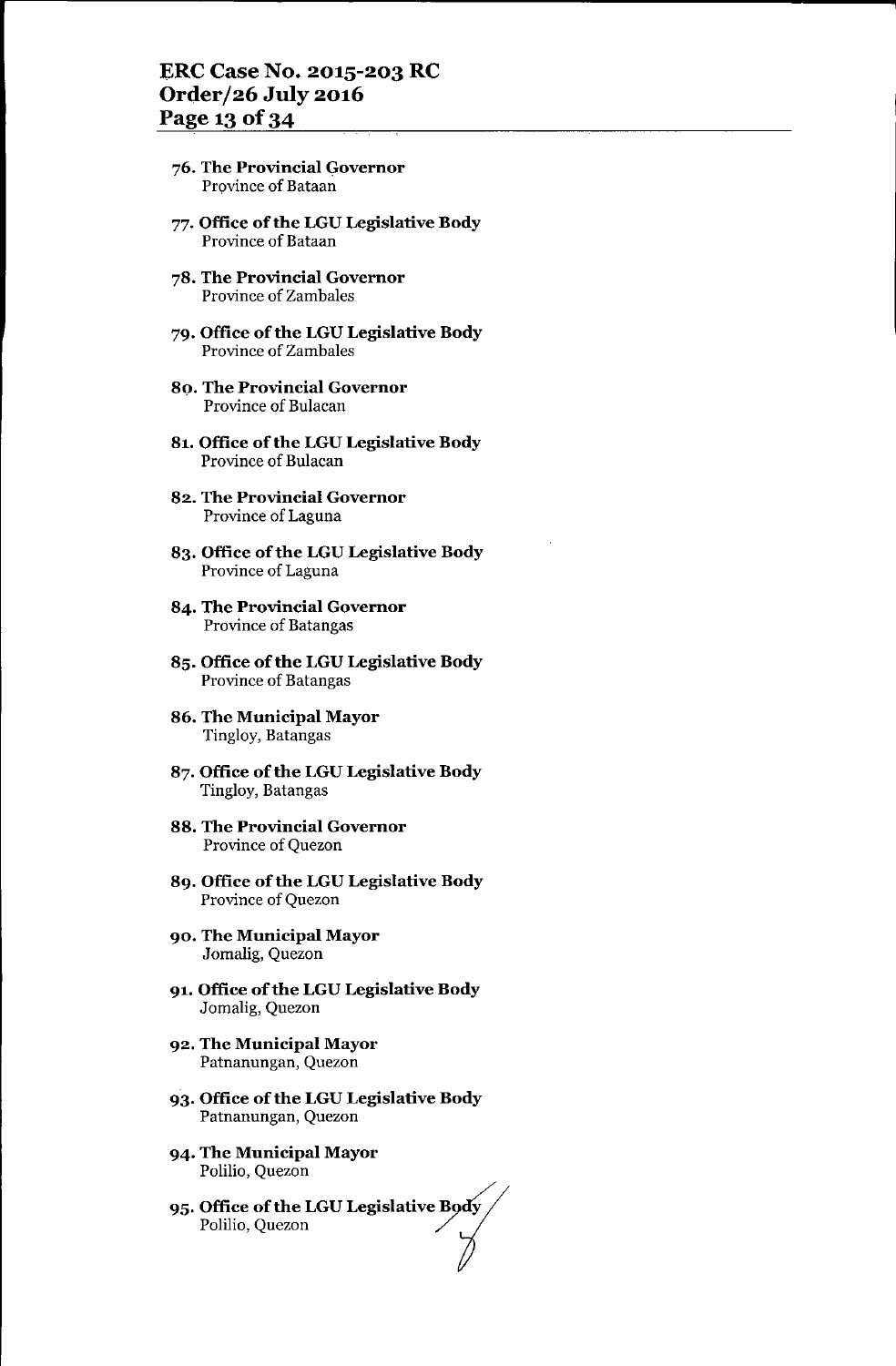#### ERC Case No. 2015-203 RC **Order/26 July 2016** Page 14 of 34

- 96. The Provincial Governor Province of Occidental Mindoro
- 97. Office of the LGU Legislative Body Province of Occidental Mindoro
- 98. The Municipal Mayor Lubang, Occidental Mindoro
- 99. Office of the LGU Legislative Body Lubang, Occidental Mindoro
- 100. The Municipal Mayor Mamburao, Occidental Mindoro
- 101. Office of the LGU Legislative Body Mamburao, Occidental Mindoro
- 102. The Municipal Mayor Paluan, Occidental Mindoro
- 103. Office of the LGU Legislative Body Paluan, Occidental Mindoro
- 104. The Municipal Mayor San Jose, Occidental Mindoro
- 105. Office of the LGU Legislative Body San Jose, Occidental Mindoro
- 106. The Municipal Mayor Abra de Ilog, Occidental Mindoro
- 107. Office of the LGU Legislative Body Abra de Ilog, Occidental Mindoro
- 108. The Municipal Mayor Calintaan, Occidental Mindoro
- 109. Office of the LGU Legislative Body Calintaan, Occidental Mindoro
- 110. The Municipal Mayor Looc, Occidental Mindoro
- 111. Office of the LGU Legislative Body Looc, Occidental Mindoro
- 112. The Municipal Mayor Magsaysay, Occidental Mindoro
- 113. Office ofthe LGU Legislative Body Magsaysay, Occidental Mindoro
- 114. The Municipal Mayor Rizal, Occidental Mindro
- 115. Office of the LGU Legislative Body **Diffice of the LGU Legislative Body**<br>Rizal, Occidental Mindoro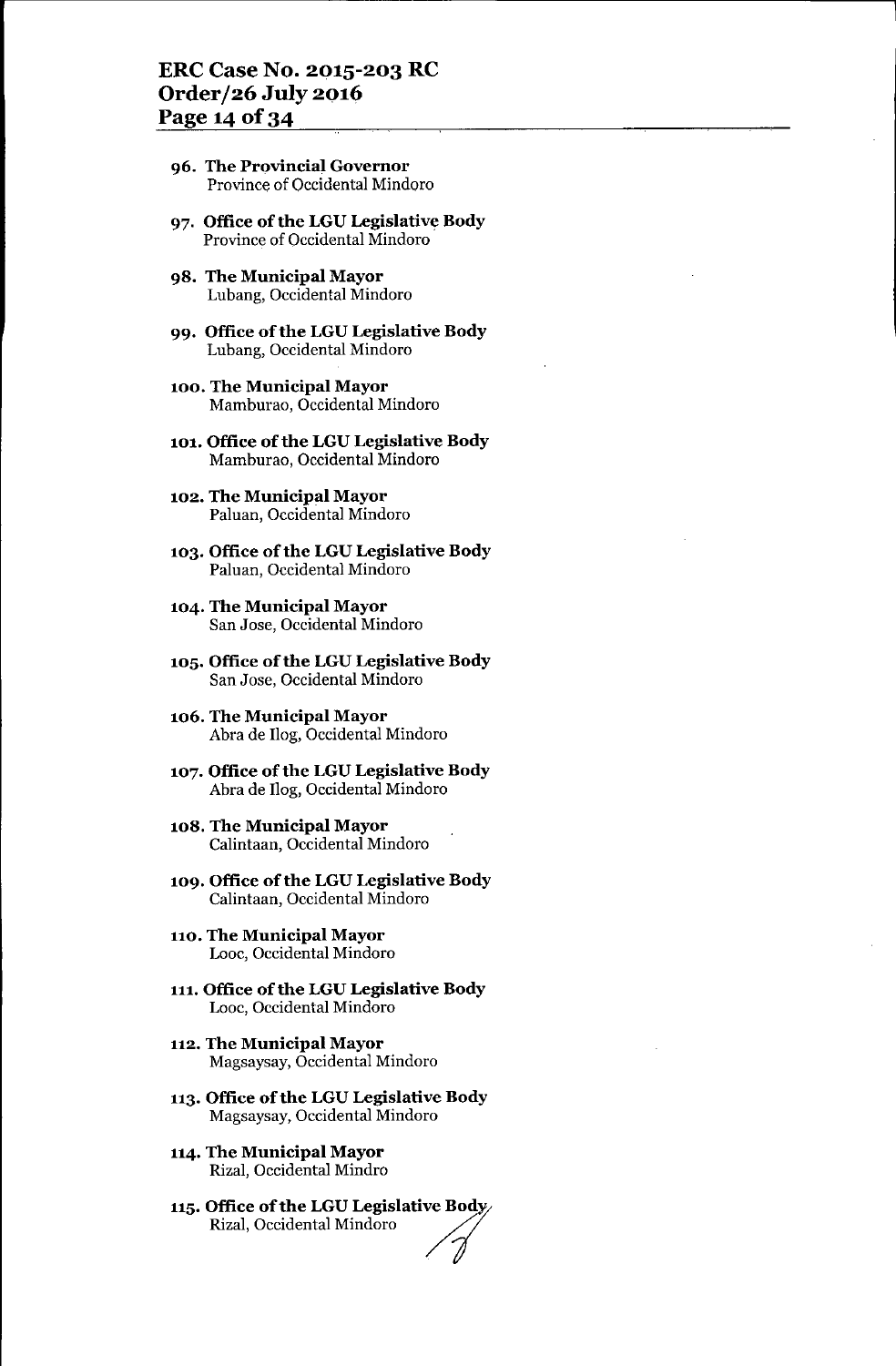#### ERC Case No. 2015-203 RC Order/26 **July** 2016 Page 15 of 34

- 116. The Municipal Mayor Sablayan, Occidental Mindoro
- 117.Office of the LGU Legislative Body Sablayan, Occidental Mindoro
- 118. The Municipal Mayor Sta. Cruz, Occidental Mindoro
- 119. Office of the LGU Legislative Body Sta. Cruz, Occidental Mindoro
- 120. The Provincial Governor Province of Oriental Mindoro
- 121. Office of the LGU Legislative Body Province of Oriental Mindoro
- 122. The City Mayor Calapan, Oriental Mindoro
- 123. Office of the LGU Legislative Body Calapan, Oriental Mindoro
- 124. The City Mayor Baco, Oriental Mindoro
- 125. Office of the LGU Legislative Body Baco, Oriental Mindoro
- 126. The City Mayor San Teodoro, Oriental Mindoro
- 127. Office of the LGU Legislative Body San Teodoro, Oriental Mindoro
- 128. The City Mayor Puerto Galera, Oriental Mindoro
- 129. Office of the LGU Legislative Body Puerto Galera, Oriental Mindoro
- 130. The City Mayor Naujan, Oriental Mindoro
- 131. Office of the LGU Legislative Body Najuan, Oriental Mindoro
- 132. The City Mayor Victoria, Oriental Mindoro
- 133. Office of the LGU Legislative Body Victoria, Oriental Mindoro
- 134. The City Mayor Socorro, Oriental Mindoro
- 135. Office of the LGU Legislative Body Socorro, Oriental Mindoro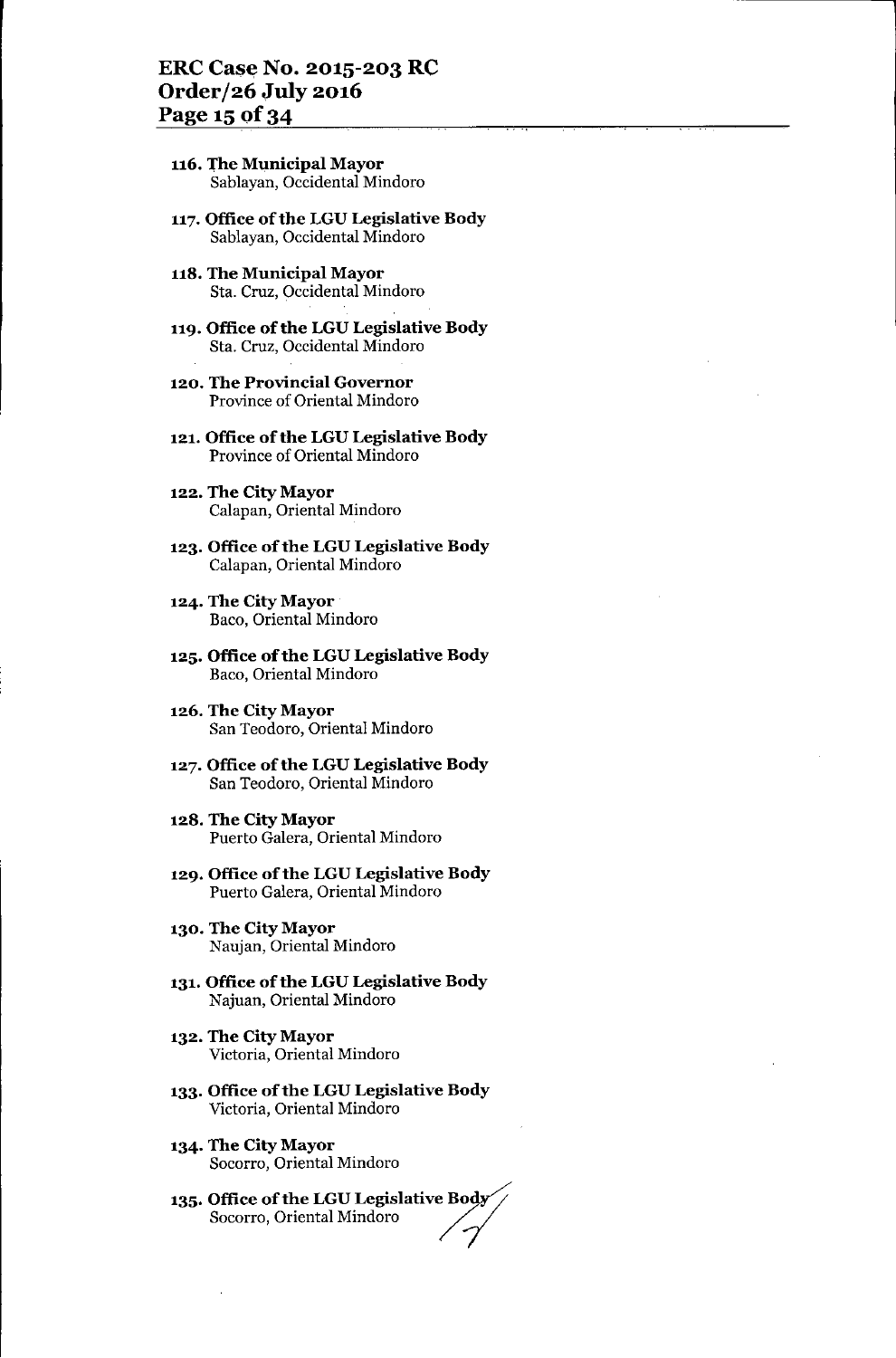- **136. The City Mayor** Pola, Oriental Mindoro
- **137. Office ofthe LGU Legislative Body** Pola, Oriental Mindoro
- **138. The City Mayor** Pinamalayan, Oriental Mindoro
- **139. Office** of the **LGU Legislative Body** Pinamalayan, Oriental Mindoro
- **140. The City Mayor** Gloria, Oriental Mindoro
- **141. Office of the LGU Legislative Body** Gloria, Oriental Mindoro
- **142. The City Mayor** Bansud, Oriental Mindoro
- **143. Office** of the **LGU Legislative Body** Bansud, Oriental Mindoro
- **144. The City Mayor** Bongabong, Oriental Mindoro
- **145. Office ofthe LGU Legislative Body** Bongabong, Oriental Mindoro
- **146. The City Mayor** Roxas, Oriental Mindoro
- **147. Office** of the **LGU Legislative Body** Roxas, Oriental Mindoro
- **148. The City Mayor** Mansalay, Oriental Mindoro
- **149. Office** of the **LGU Legislative Body** Mansalay, Oriental Mindoro
- **150. The City Mayor** Bulalacao, Oriental Mindoro
- **151. Office** of the **LGU Legislative Body** Bulalacao, Oriental Mindoro
- **152. The Provincial Governor** Province of Marinduque
- **153. Office ofthe LGU Legislative Body** Province of Marinduque
- **154. The Municipal Mayor** Boac, Marinduque
- **155. Office of the LGU Legislative Body**<br>Boac, Marinduque / /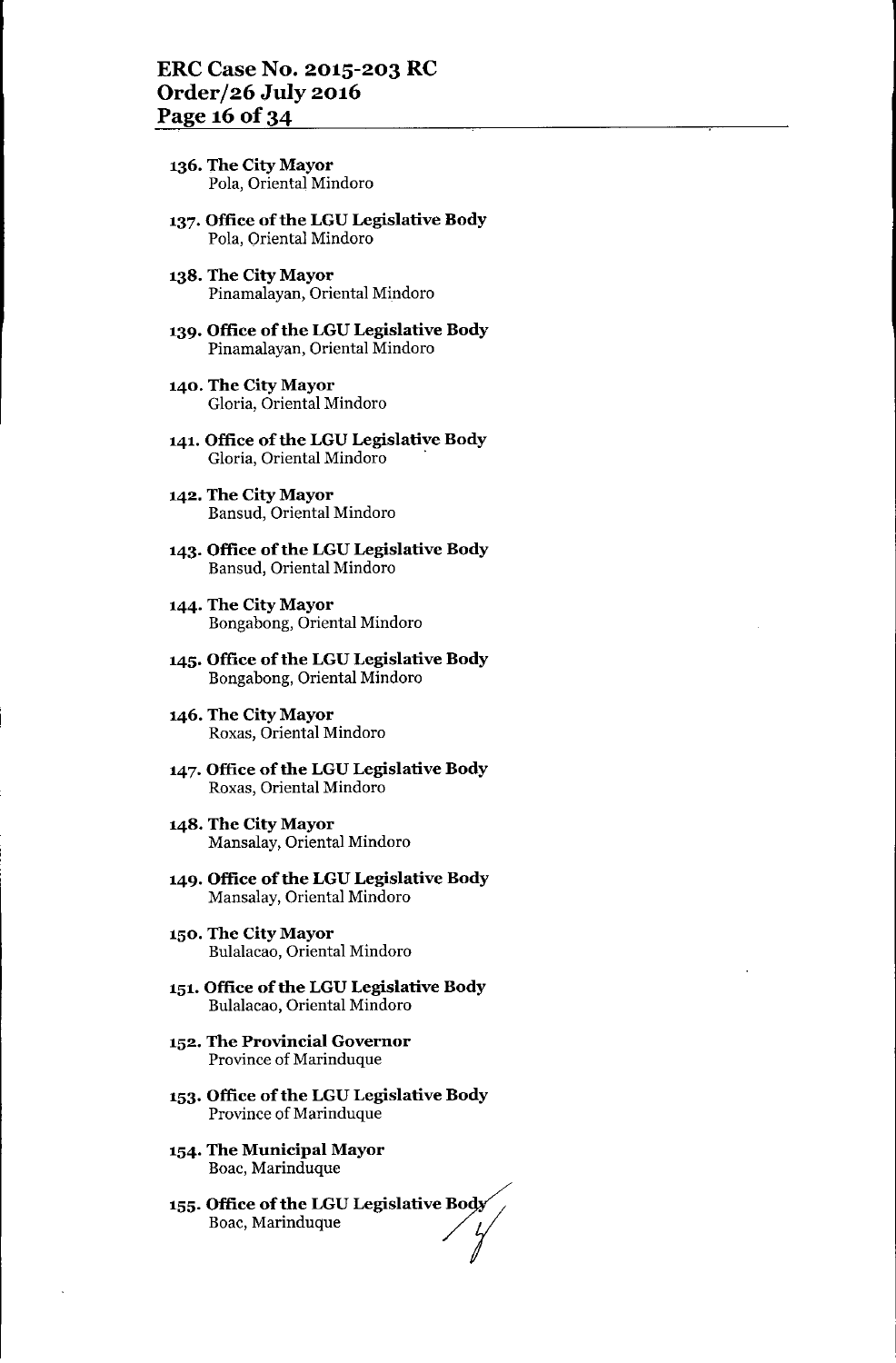- **156. The Municipal Mayor** Mogpog, Marinduque
- **157. Office** of the **LGU Legislative Body** Mogpog, Marinduque
- **158. The Municipal Mayor** Santa Cruz, Marinduque
- **159. Office ofthe LGU Legislative Body** Santa Cruz, Marinduque
- **160. The Municipal Mayor** Torrijos, Marinduque
- **161. Office ofthe LGU Legislative Body** Torrijos, Marinduque
- **162. The Municipal Mayor** Buenavista, Marinduque
- **163. Office ofthe LGU Legislative Body** Buenavista, Marinduque
- **164. The Municipal Mayor** Gasan, Marinduque
- **165. Office** of the **LGU Legislative Body** Gasan, Marinduque
- **166. The Provincial Governor** Province of Romblon
- **167. Office** of the **LGU Legislative Body** Province of Romblon
- **168. The Municipal Mayor** Banton, Romblon
- 169. Office of the LGU Legislative Body Banton, Romblon
- **170. The Municipal Mayor** Concepcion, Romblon
- **171. Office** of the **LGU Legislative Body** Concepcion, Romblon
- **172. The Municipal Mayor** Corcuera, Romblon
- **173. Office** of the **LGU Legislative Body** Corcuera, Romblon
- **174. The Municipal Mayor** Odiongan, Romblon
- **175. Office** of the **LGU Legislative BOdif** Office of the LGU Legislative Body<br>Odiongan, Romblon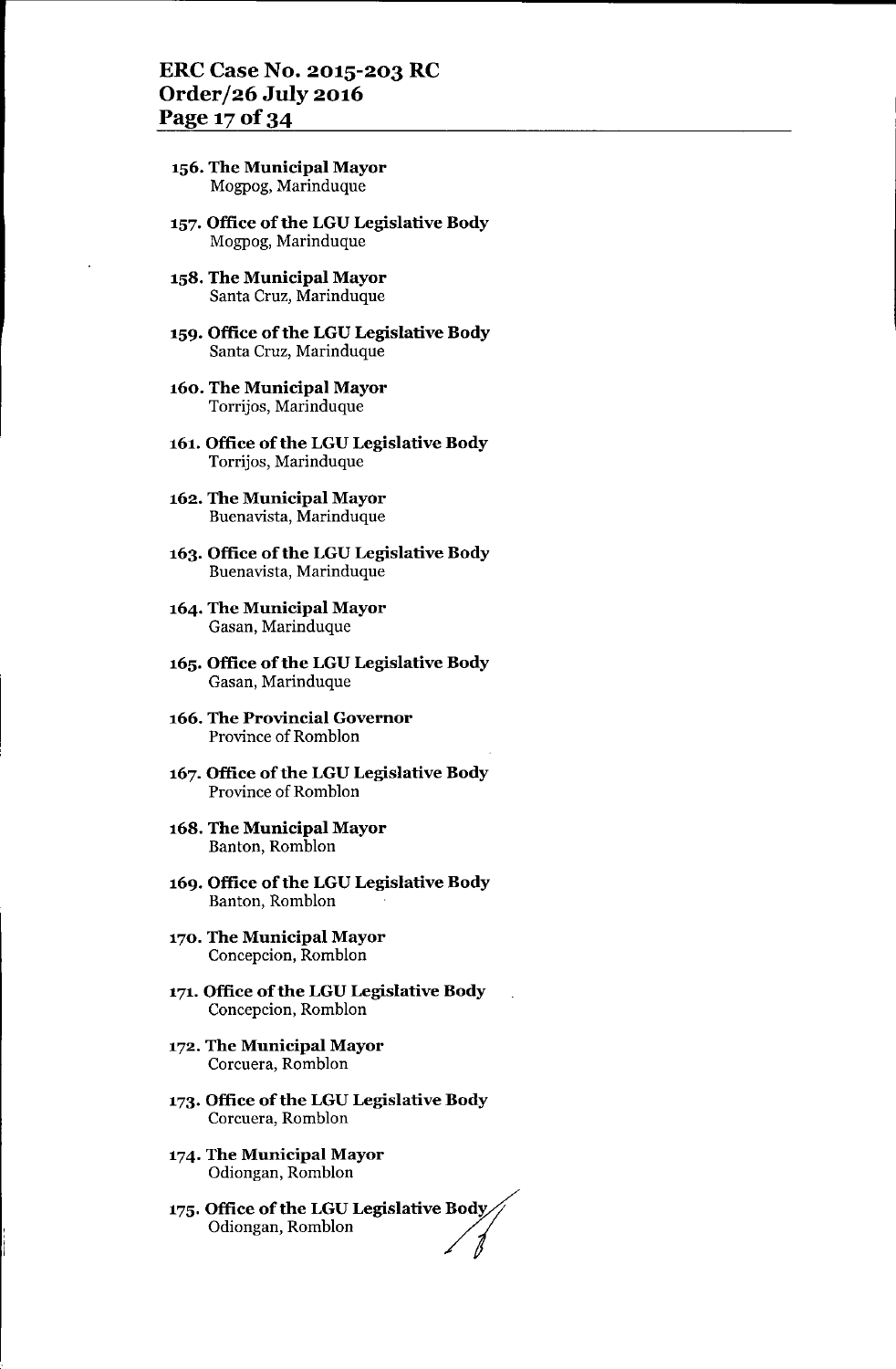- 176. The Municipal Mayor Romblon, Romblon
- 177. Office of the LGU Legislative Body Romblon, Romblon
- 178. The Municipal Mayor San Fernando, Romblon
- 179. Office of the LGU Legislative Body San Fernando, Romblon
- 180. The Municipal Mayor San Jose, Romblon
- 181. Office of the LGU Legislative Body San Jose, Romblon
- 182. The Municipal Mayor Alcantara, Romblon
- 183. Office of the LGU Legislative Body Alcantara, Romblon
- 184. The Municipal Mayor Calatrava, Romblon
- 185. Office of the LGU Legislative Body Calatraya, Romblon
- 186. The Municipal Mayor Ferrol, Romblon
- 187. Office of the LGU Legislative Body Ferrol, Romblon
- 188. The Municipal Mayor Looe, Romblon
- 189. Office of the LGU Legislative Body Looe, Romblon
- 190. The Municipal Mayor San Agustin, Romblon
- 191. Office of the LGU Legislative Body San Agustin, Romblon
- 192. The Municipal Mayor San Andres, Romblon
- 193. Office of the LGU Legislative Body San Andres, Romblon
- 194. The Municipal Mayor Santa Fe, Romblon
- 195. Office of the LGU Legislative Body O**ffice of the LGU Legislative Body**<br>Santa Fe, Romblon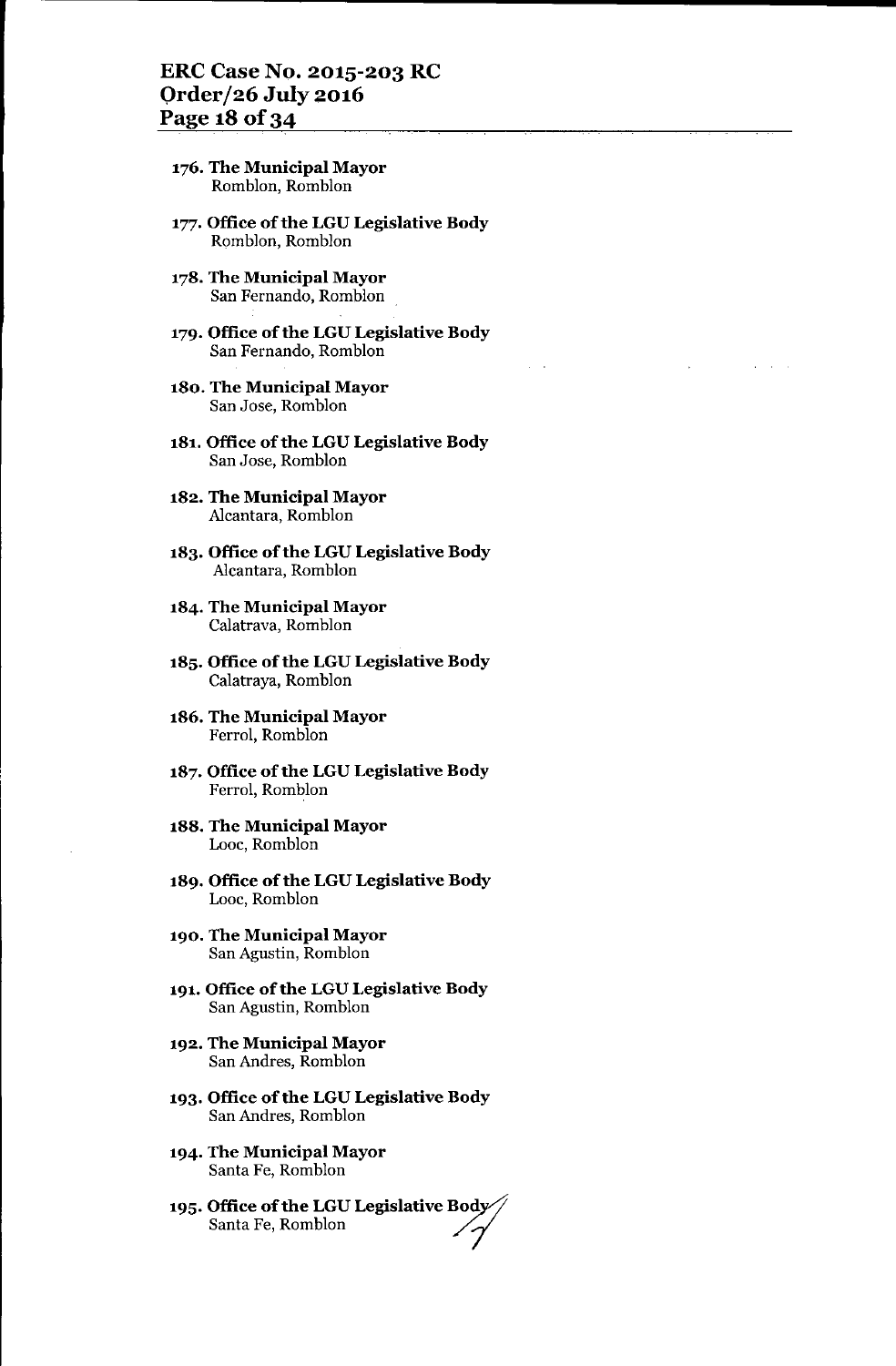- **196. The Municipal Mayor** Sta. Maria (Imelda), Romblon
- **197. Office** of the **LGU Legislative Body** Sta. Maria (Imelda), Romblon
- **198. The Municipal Mayor** Magdiwang, Romblon
- **199. Office** of the **LGU Legislative Body** Magdiwang, Romblon
- **200. The Municipal Mayor** Cadidioean, Romblon
- **201. Office of the LGU Legislative Body** Cadidioean, Romblon
- **202. The Provincial Governor** Province of Palawan
- **203. Office ofthe LGU Legislative Body** Province of Palawan
- **204. The City Mayor** Puerto Prineesa, Palawan
- **205. Office** of the **LGU Legislative Body** Puerto Princesa, Palawan
- **206. The Municipal Mayor** Agutaya, Palawan
- **207. Office** of the **LGU Legislative Body** Agutaya, Palawan
- **208. The Municipal Mayor** Araeeli, Palawan
- **209. Office ofthe LGU Legislative Body** Araeeli, Palawan
- **210. The Municipal Mayor** Balabae, Palawan
- **211. Office** of the **LGU Legislative Body** Balabac, Palawan
- **212. The Municipal Mayor** Busuanga, Palawan
- **213. Office** of the **LGU Legislative Body** Busuanga, Palawan
- **214. The Municipal Mayor** Coron, Palawan
- $\mathbf{215.}$  Office of the LGU Legislative Body Coron, Palawan<br>Office of the LGU Legislative Body<br>Coron, Palawan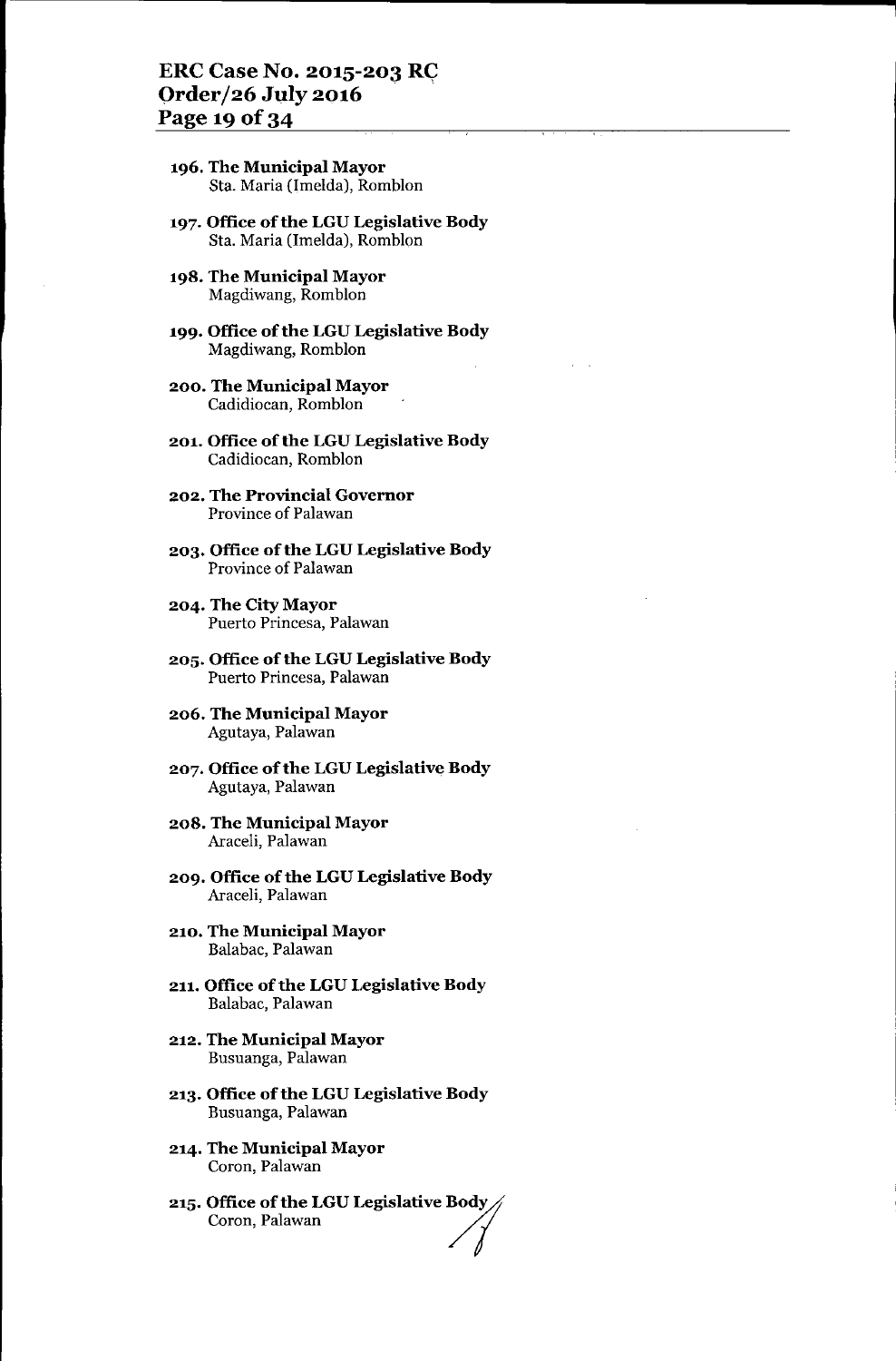#### ERC Case No. 2015-203 RC Order/26 July 2016 Page 20 of 34

- 216. The Municipal Mayor Cagayancillo, Palawan
- 217. Office of the LGU Legislative Body Cagayancillo, Palawan
- 218. The Municipal Mayor Culion, Palawan
- 219. Office of the LGU Legislative Body Culion, Palawan
- 220. The Municipal Mayor Cuyo, Palawan
- 221. Office of the LGU Legislative Body Cuyo, Palawan
- 222. The Municipal Mayor El Nido, Palawan
- 223. Office of the LGU Legislative Body El Nido, Palawan
- 224. The Municipal Mayor Linapacan, Palawan
- 225. Office of the LGU Legislative Body Linapacan, Palawan
- 226. The Municipal Mayor Magsaysay, Palawan
- 227. Office of the LGU Legislative Body Magsaysay, Palawan
- 228. The Municipal Mayor Narra, Palawan
- 229. Office of the LGU Legislative Body Narra, Palawan
- 230. The Municipal Mayor Rizal, Palawan
- 231. Office of the LGU Legislative Body Rizal, Palawan
- 232. The Municipal Mayor Roxas, Palawan
- 233. Office of the LGU Legislative Body Roxas, Palawan
- 234. The Municipal Mayor San Vicente, Palawan
- 235. Office of the LGU Legislative BOY San Vicente, Palawan */0*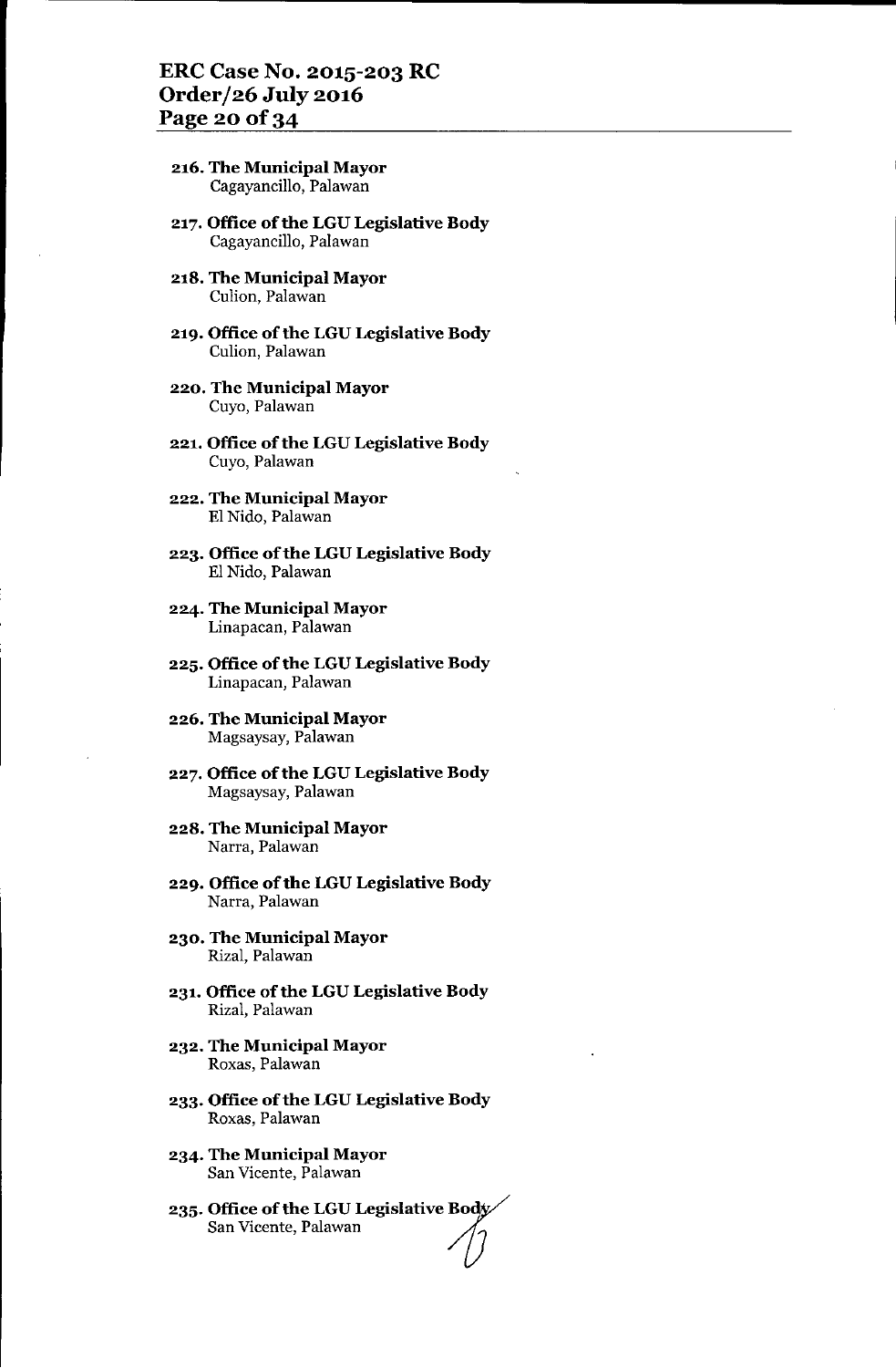- 236. The Municipal Mayor Taytay, Palawan
- 237. Office of the LGU Legislative Body Taytay, Palawan
- 238. The Municipal Mayor Aborlan, Palawan
- 239. Office of the LGU Legislative Body Aborlan, Palawan
- 240. The Municipal Mayor Brooke's Point, Palawan
- 241. Office of the LGU Legislative Body Brooke's Point, Palawan
- 242. The Municipal Mayor Espafiola, Palawan
- 243. Office of the LGU Legislative Body Espafiola, Palawan
- 244. The Municipal Mayor Quezon, Palawan
- 245. Office of the LGU Legislative Body Quezon, Palawan
- 246. The Municipal Mayor Bataraza, Palawan
- 247. Office of the LGU Legislative Body Bataraza, Palawan
- 248. The Municipal Mayor Dumaran, Palawan
- 249. Office of the LGU Legislative Body Dumaran, Palawan
- 250. The Provincial Governor Province of Camarines Sur
- 251. Office of the LGU Legislative Body Province of Camarines Sur
- 252. The Municipal Mayor Caramoan, Camarines Sur
- 253. Office of the LGU Legislative Body Caramoan, Camarines Sur
- 254. The Municipal Mayor Garchitorena, Camarines Sur
- 255. Office of the LGU Legislative Body<br>Garchitorena, Camarines Sur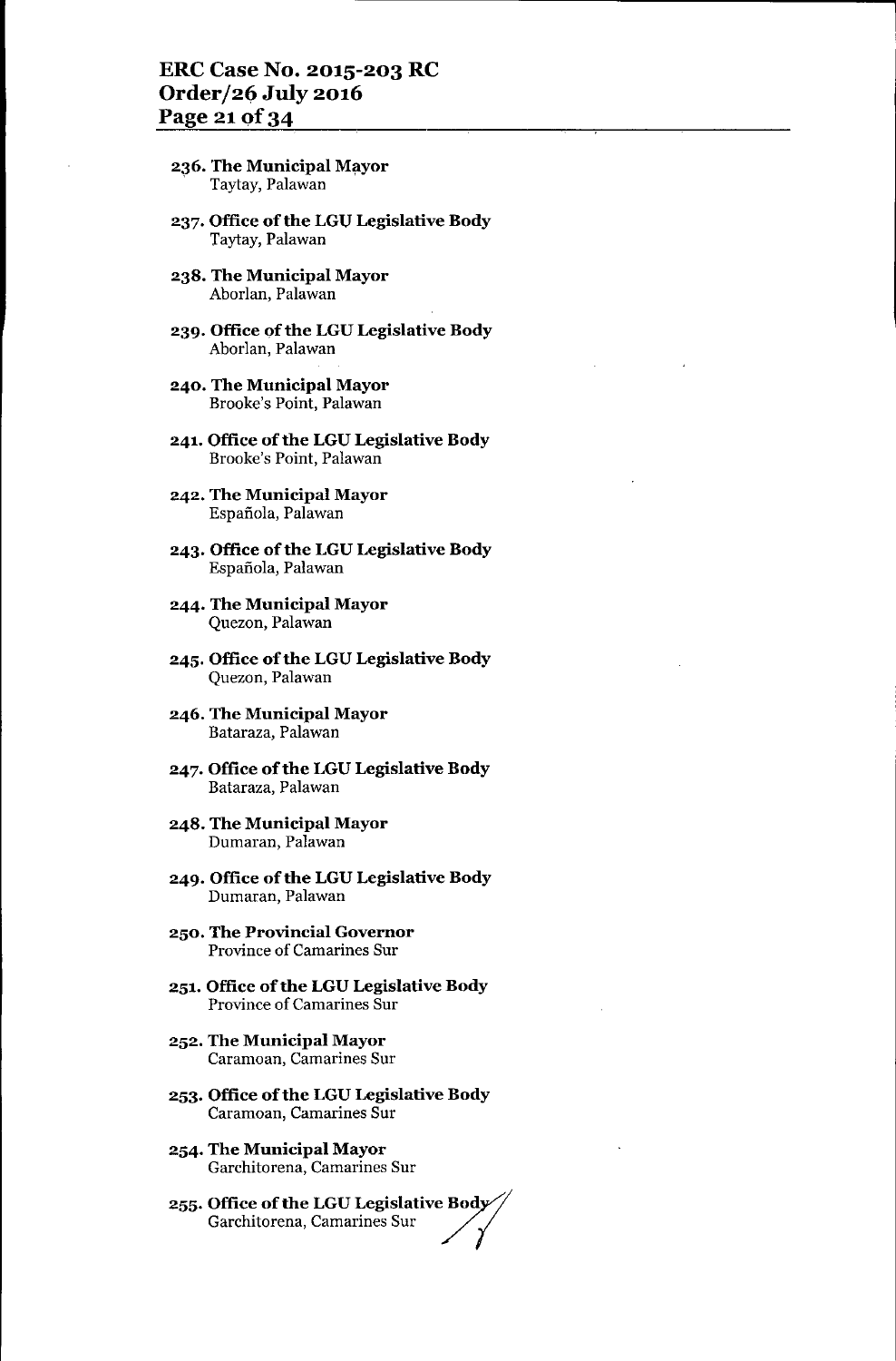- 256. The Municipal Mayor . Sagnay, Camarines Sur
- 257. Office of the LGU Legislative Body Sagnay, Camarines Sur
- 258. The Provincial Governor Province of Camarines Norte
- 259. Office of the LGU Legislative Body Province of Camarines Norte
- 260. The Provincial Governor Province of Catanduanes
- 261. Office of the LGU Legislative Body Province of Catanduanes
- 262. The Municipal Mayor Bato, Catanduanes
- 263. Office of the LGU Legislative Body Bato, Catanduanes
- 264. The Municipal Mayor Caramoran, Catanduanes
- 265. Office of the LGU Legislative Body Caramoran, Catanduanes
- 266. The Municipal Mayor Viga, Catanduanes
- 267. Office of the LGU Legislative Body Viga, Catanduanes
- 268. The Municipal Mayor Pandan, Catanduanes
- 269. Office of the LGU Legislative Body Panadan, Catanduanes
- 270. The Municipal Mayor Bagamanoc, Catanduanes
- 271. Office of the LGU Legislative Body Bagamanoc, Catanduanes
- 272. The Municipal Mayor Panganiban (Payo), Catanduanes
- 273. Office of the LGU Legislative Body Panganiban (Payo), Catanduanes
- 274. The Municipal Mayor Gigmoto, Catanduanes
- 275. Office of the LGU Legislative Body $\!\!\sqrt{ }$ Gigmoto, Catanduanes<br>**Office of the LGU Legislative Body<br>Gigmoto**, Catanduanes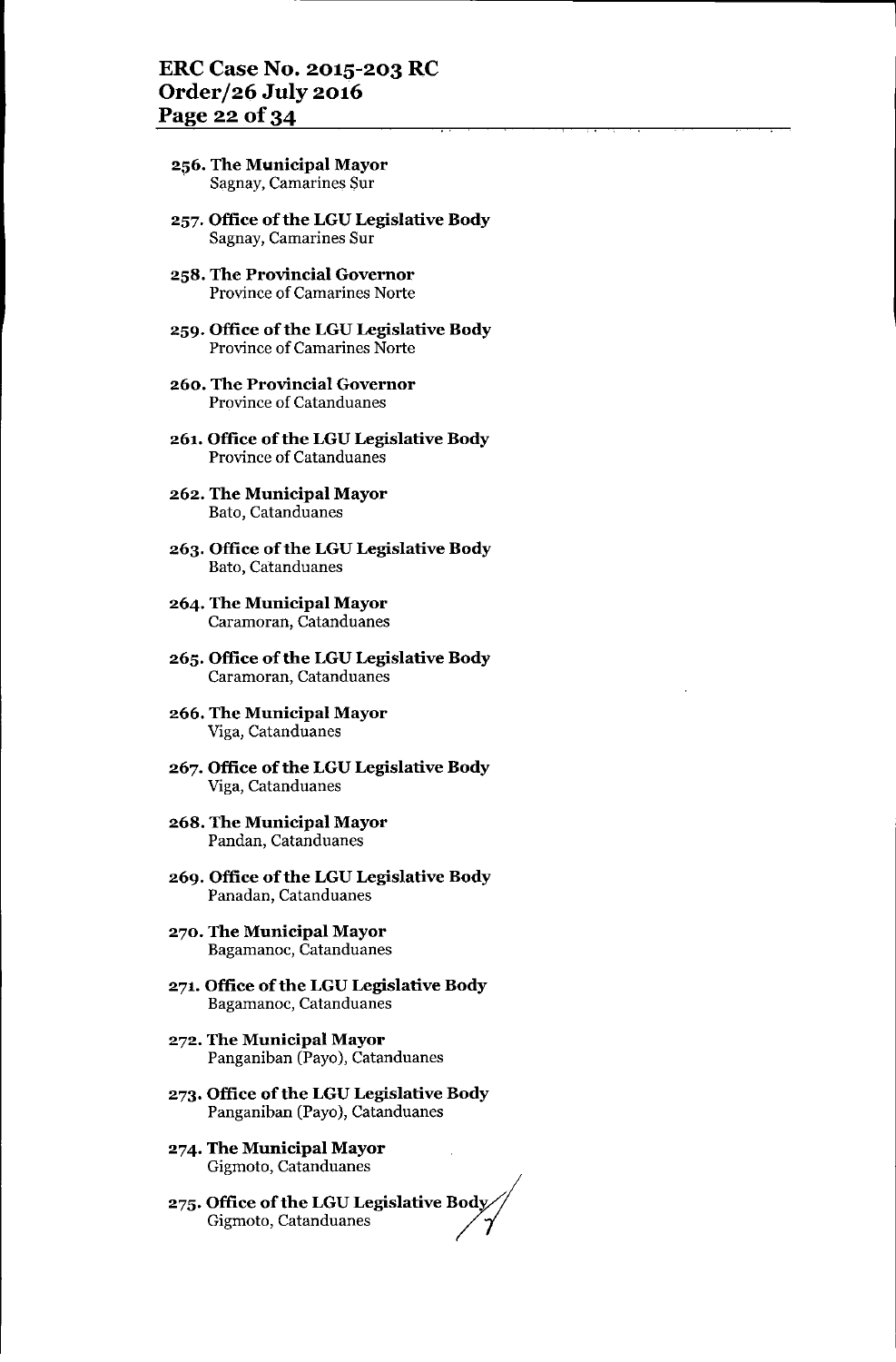#### ERC Case No. 2015-203 RC Order/26 July 2916 Page 23 of 34

- 276. The Municipal Mayor San Miguel, Catanduanes
- 277. Office of the LGU Legislative Body San Miguel, Catanduanes
- 278. The Municipal Mayor San Andres, Catanduanes
- 279. Office of the LGU Legislative Body San Andres, Catanduanes
- 280. The Municipal Mayor Virac, Catanduanes
- 281. Office of the LGU Legislative Body Virac, Catanduanes
- 282. The Municipal Mayor Baras, Catanduanes
- 283. Office of the LGU Legislative Body Baras, Catanduanes
- 284. The Provincial Governor Province of Albay
- 285. Office of the LGU Legislative Body Province of Albay
- 286. The Municipal Mayor Rapu-Rapu, Albay
- 287. Office of the LGU Legislative Body Rapu-Rapu, Albay
- 288. The Provincial Governor Province of Sorsogon
- 289. Office of the LGU Legislative Body Province of Sorsogon
- 290. The Provincial Governor Province of Masbate
- 291. Office of the LGU Legislative Body Province of Masbate
- 292. The City Mayor Masbate, Masbate
- 293. Office of the LGU Legislative Body Masbate, Masbate
- 294. The Municipal Mayor Aroroy, Masbate
- 295. Office of the LGU Legislative Bod<sub>)</sub> The Municipal Mayor<br>Aroroy, Masbate<br>Office of the LGU Legislative Body<br>Aroroy, Masbate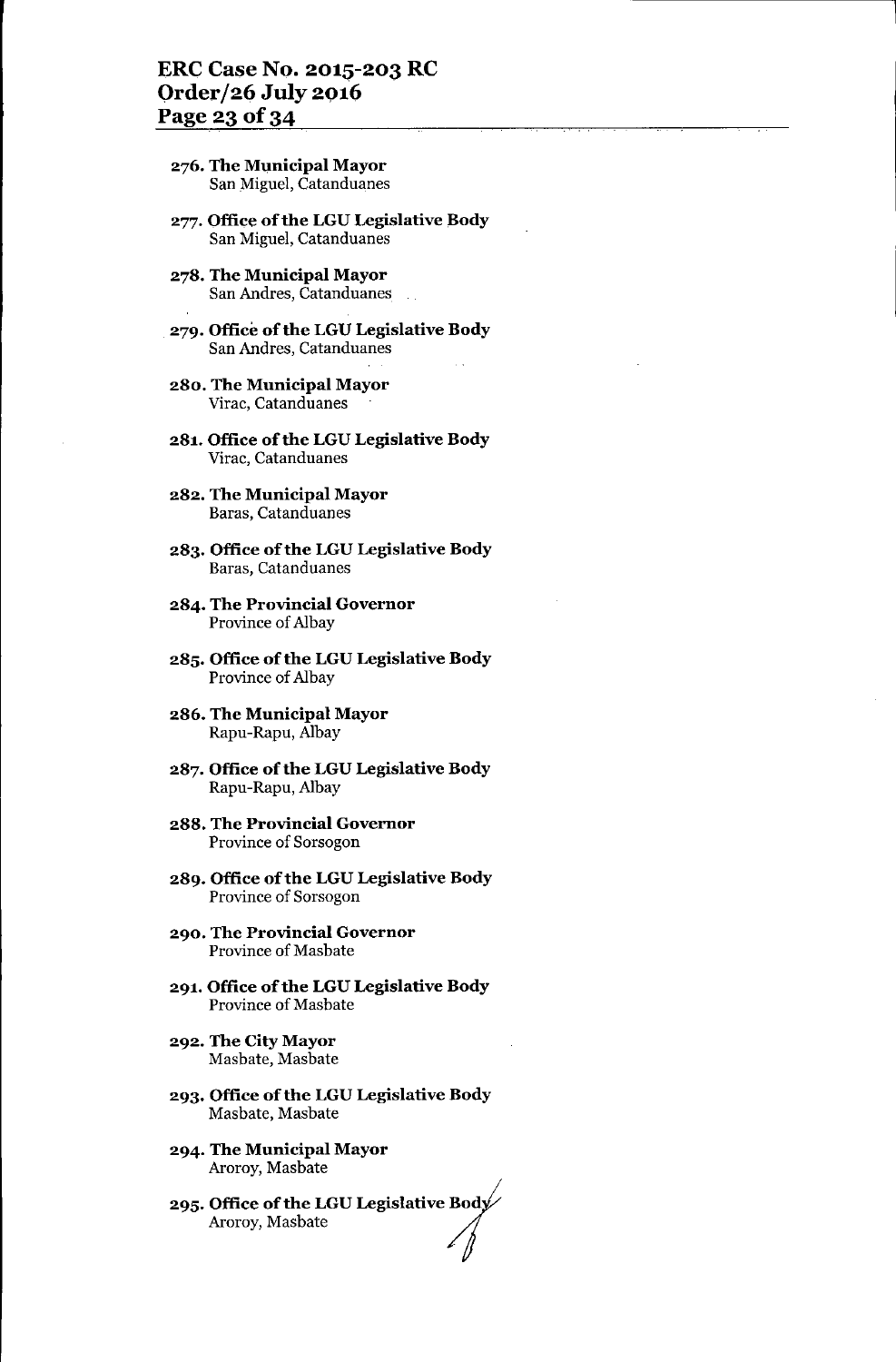#### ERC Case No. 2015-203 RC Order/26 July 2016 Page 24 of 34

- 296. The Municipal Mayor Baleno, Masbate
- 297. Office of the LGU Legislative Body Baleno, Masbate
- 298. The Municipal Mayor Balud, Masbate
- 299. Office of the LGU Legislative Body Balud, Masbate
- 300. The Municipal Mayor Batuan, Masbate
- 301. Office of the LGU Legislative Body Batuan, Masbate
- 302. The Municipal Mayor Cataingan, Masbate
- 303. Office of the LGU Legislative Body Cataingan, Masbate
- 304. The Municipal Mayor Cawayan, Masbate
- 305. Office of the LGU Legislative Body Cawayan, Masbate
- 306. The Municipal Mayor Dimasalang, Masbate
- 307. Office of the LGU Legislative Body Dimasalang, Masbate
- 308. The Municipal Mayor Esperanza, Masbate
- 309. Office of the LGU Legislative Body Esperanza, Masbate
- 310. The Municipal Mayor Mandaon, Masbate
- 311. Office of the LGU Legislative Body Mandaon, Masbate
- 312. The Municipal Mayor Milagros, Masbate
- 313. Office of the LGU Legislative Body Milagros, Masbate
- 314. The Municipal Mayor Mobo, Masbate
- 315. Office of the LGU Legislative BOd~ Mobo, Masbate */1*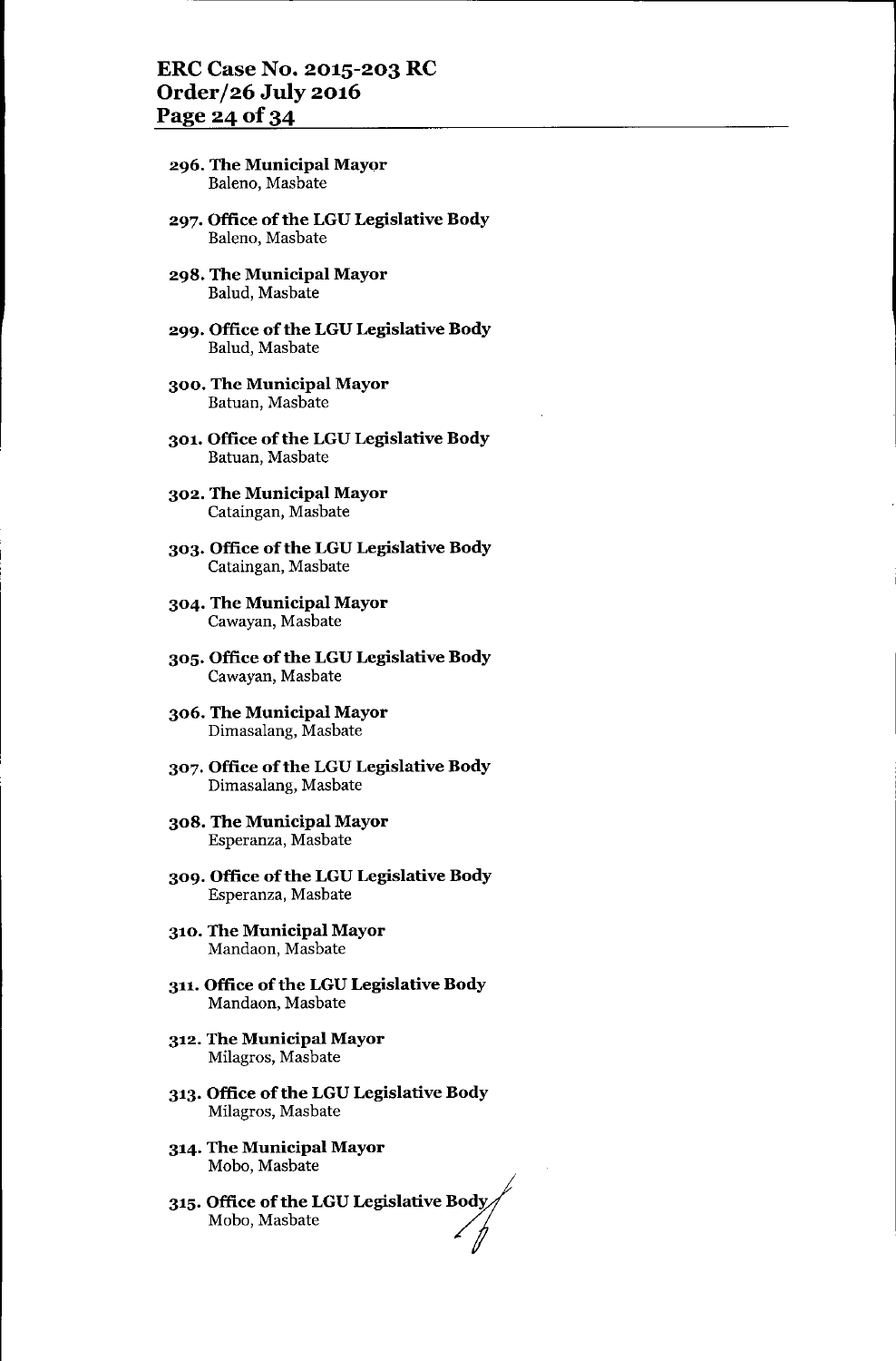- 316. The Municipal Mayor Monreal, Masbate
- 317. Office of the LGU Legislative Body <sup>&</sup>lt; Monreal, Masbate
- 318. The Municipal Mayor Palanas, Masbate
- 319. Office of the LGU Legislative Body Palanas, Masbate
- 320. The Municipal Mayor Pia V. Corpuz, Masbate
- 321. Office of the LGU Legislative Body Pia V. Corpuz, Masbate
- 322. The Municipal Mayor Placer, Masbate
- 323. Office of the LGU Legislative Body Placer, Masbate
- 324. The Municipal Mayor San Fernando, Masbate
- 325. Office of the LGU Legislative Body San Fernando, Masbate
- 326. The Municipal Mayor San Jacinto, Masbate
- 327. Office of the LGU Legislative Body San Jacinto, Masbate
- 328. The Municipal Mayor San Pascual, Masbate
- 329. Office of the LGU Legislative Body San Pascual, Masbate
- 330. The Municipal Mayor Uson, Masbate
- 331. Office of the LGU Legislative Body Uson, Masbate
- 332. The Provincial Governor Province of Aldan
- 333. Office of the LGU Legislative Body Province of Aldan
- 334. The Provincial Governor Province of Antique
- 335. Office of the LGU Legislative Bodý  $\!$ Office of the LGU Legislative Body<br>Province of Antique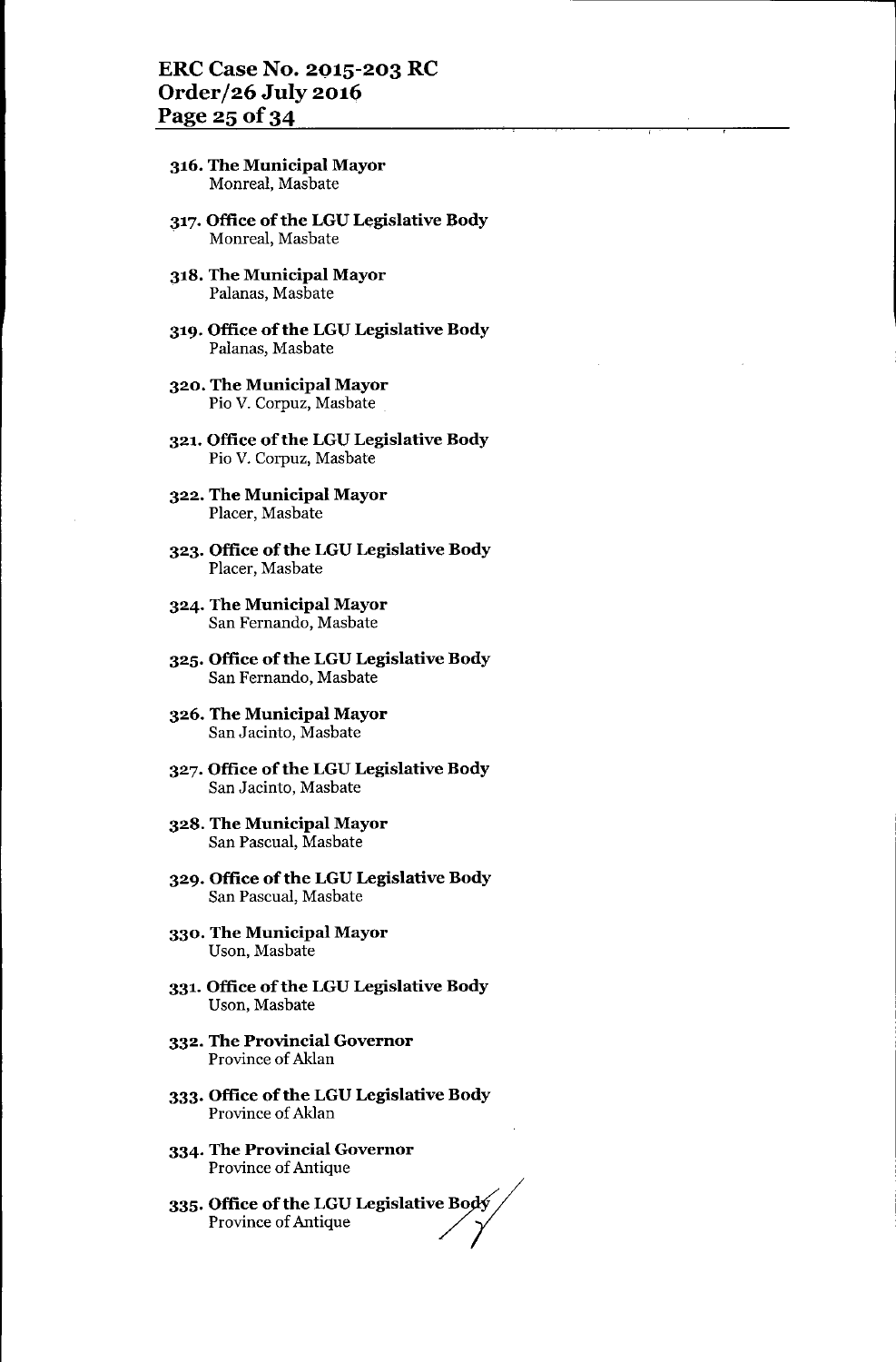#### ERC Case No. 2015-203 RC Order/26 July 2016 Page 26 of 34

- 336. The Municipal Mayor Caluya, Antique
- 337. Office of the LGU Legislative Body Caluya, Antique
- 338. The Municipal Mayor Culasi, Antique
- 339. Office of the LGU Legislative Body Culasi, Antique
- 340. The Provincial Governor Province of Capiz
- 341. Office of the LGU Legislative Body Province of Capiz
- 342. The Provincial Governor Province of Guimaras
- 343. Office of the LGU Legislative Body Province of Guimaras
- 344. The Municipal Mayor Nueva Valencia, Guimaras
- 345. Office of the LGU Legislative Body Nueva Valencia, Guimaras
- 346. The Provincial Governor Province of Iloilo
- 347. Office of the LGU Legislative Body Province of Iloilo
- 348. The Municipal Mayor Carles, Iloilo
- 349. Office of the LGU Legislative Body Carles, Iloilo
- 350. The Provincial Governor Province of Bacolod
- 351. Office of the LGU Legislative Body Province of Bacolod
- 352. The Provincial Governor Province of Negros Occidental
- 353. Office of the LGU Legislative Body Province of Negros Occidental
- 354. The Provincial Governor Province of Negros Oriental
- 355. Office of the LGU Legislative Body Province of Negros Oriental<br>**Office of the LGU Legislative Body**<br>Province of Negros Oriental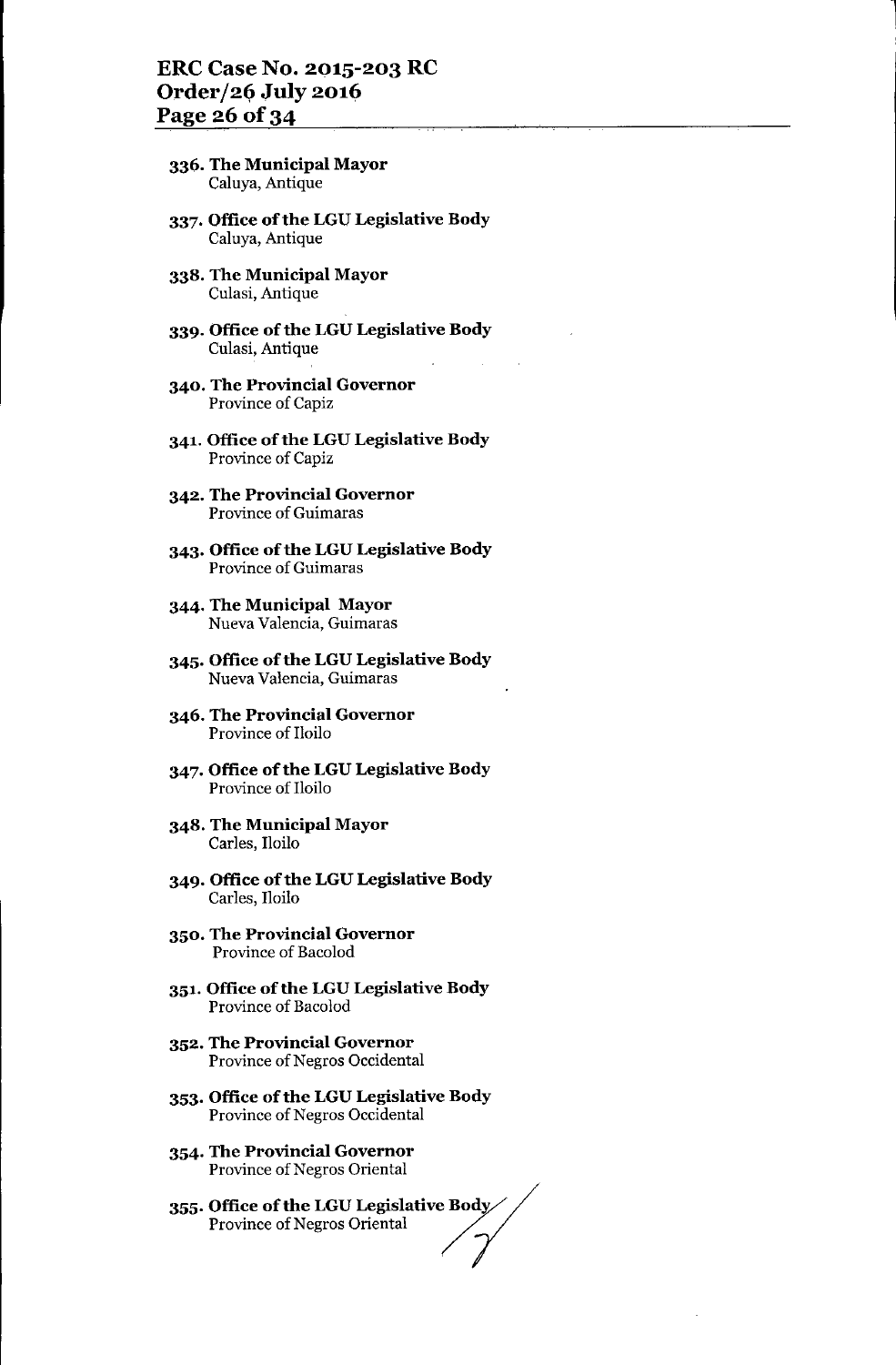## ERC Case No. 2015-203 RC Order/26 July 2016 Page 27 of 34

- 356. The Provincial Governor Province of Cebu
- 357. Office of the LGU Legislative Body Province of Cebu
- 358. The Municipal Mayor Bantayan, Cebu
- 359. Office of the LGU Legislative Body Bantayan, Cebu
- 360. The Municipal Mayor Pilar, Cebu
- 361. Office of the LGU Legislative Body Pilar, Cebu
- 362. The Municipal Mayor Poro, Cebu
- 363. Office of the LGU Legislative Body Poro, Cebu
- 364. The Municipal Mayor Santa Fe, Cebu
- 365. Office of the LGU Legislative Body Santa Fe, Cebu
- 366. The Provincial Governor Province of Siquijor
- 367. Office of the LGU Legislative Body Province of Siquijor
- 368. The Municipal Mayor Larena, Siquijor
- 369. Office of the LGU Legislative Body Larena, Siquijor
- 370. The Municipal Mayor Lazi, Siquijor
- 371. Office of the LGU Legislative Body Lazi, Siquijor
- 372. The Municipal Mayor Siquijor, Siquijor
- 373. Office of the LGU Legislative Body Siquijor, Siquijor
- 374. The Provincial Governor Province of Biliran
- 375. Office of the LGU Legislative Body Province of Biliran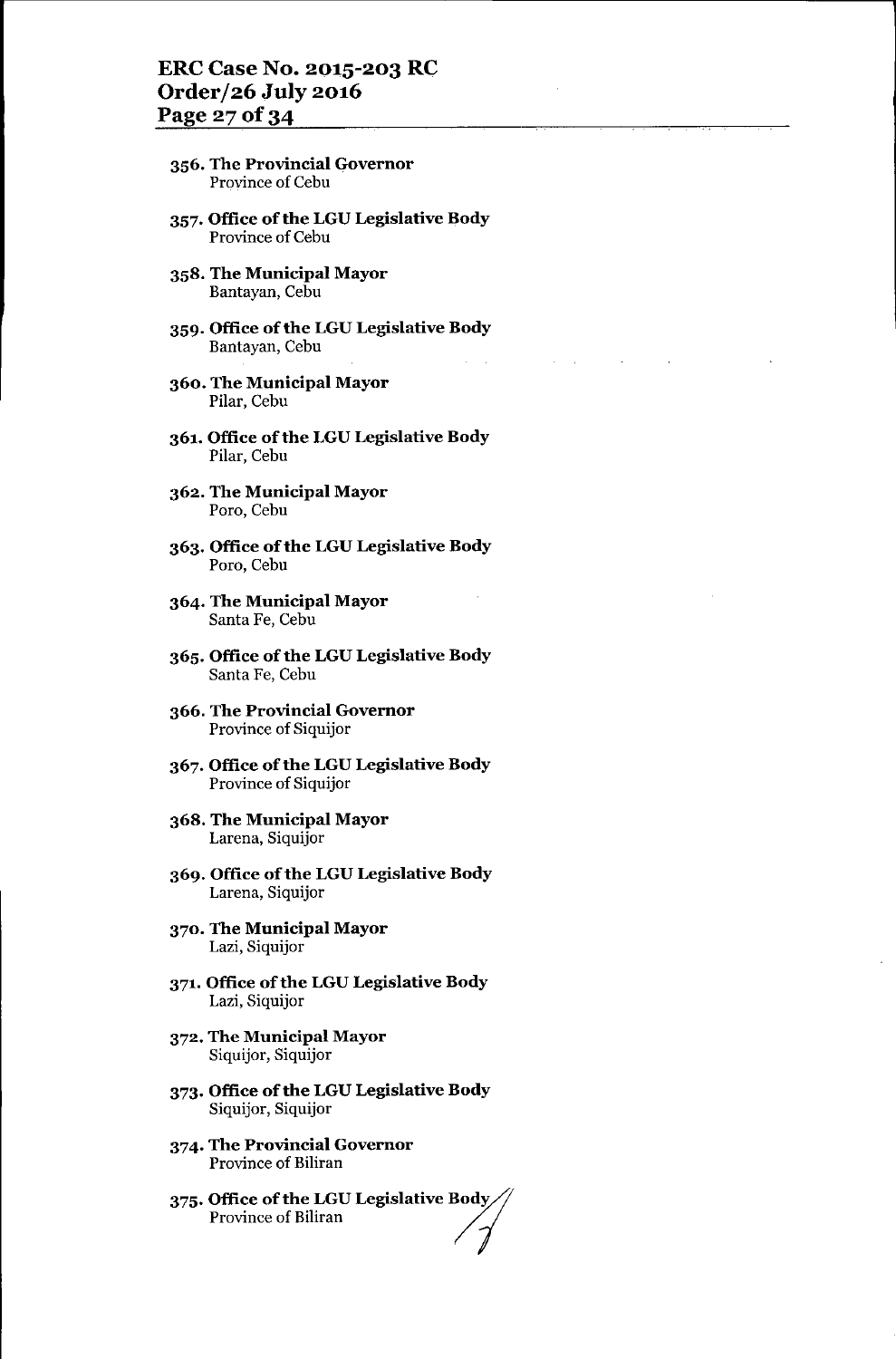#### ERC Case No. 2015-203 RC Order/26 July 2016 Page 28 of 34

- 376. The Municipal Mayor Maripipi, Biliran
- 377. Office of the LGU Legislative Body Maripipi, Biliran
- 378. The Provincial Governor Province of Leyte
- 379. Office of the LGU Legislative Body Province of Leyte
- 380. The Municipal Mayor Limasawa, Southern Leyte
- 381. Office of the LGU Legislative Body Limasawa, Southern Leyte
- 382. The Provincial Governor Province of Samar
- 383. Office of the LGU Legislative Body Province of Samar
- 384. The Municipal Mayor Almagro, Samar
- 385. Office of the LGU Legislative Body Almagro, Samar
- 386. The Municipal Mayor Santo Nifio, Samar
- 387. Office of the LGU Legislative Body Santo Nifio, Samar
- 388. The Municipal Mayor Tagapul-an, Samar
- 389. Office of the LGU Legislative Body Tagapul-an, Samar
- 390. The Municipal Mayor Zumarraga, Samar
- 391. Office of the LGU Legislative Body Zumarraga, Samar
- 392. The Municipal Mayor Biri, Northern Samar
- 393. Office of the LGU Legislative Body Biri, Northern Samar
- 394. The Municipal Mayor Capul, Northern Samar
- 395. Office of the LGU Legislative Bo Capul, Northern Samar<br>**Office of the LGU Legislative Body**<br>Capul, Northern Samar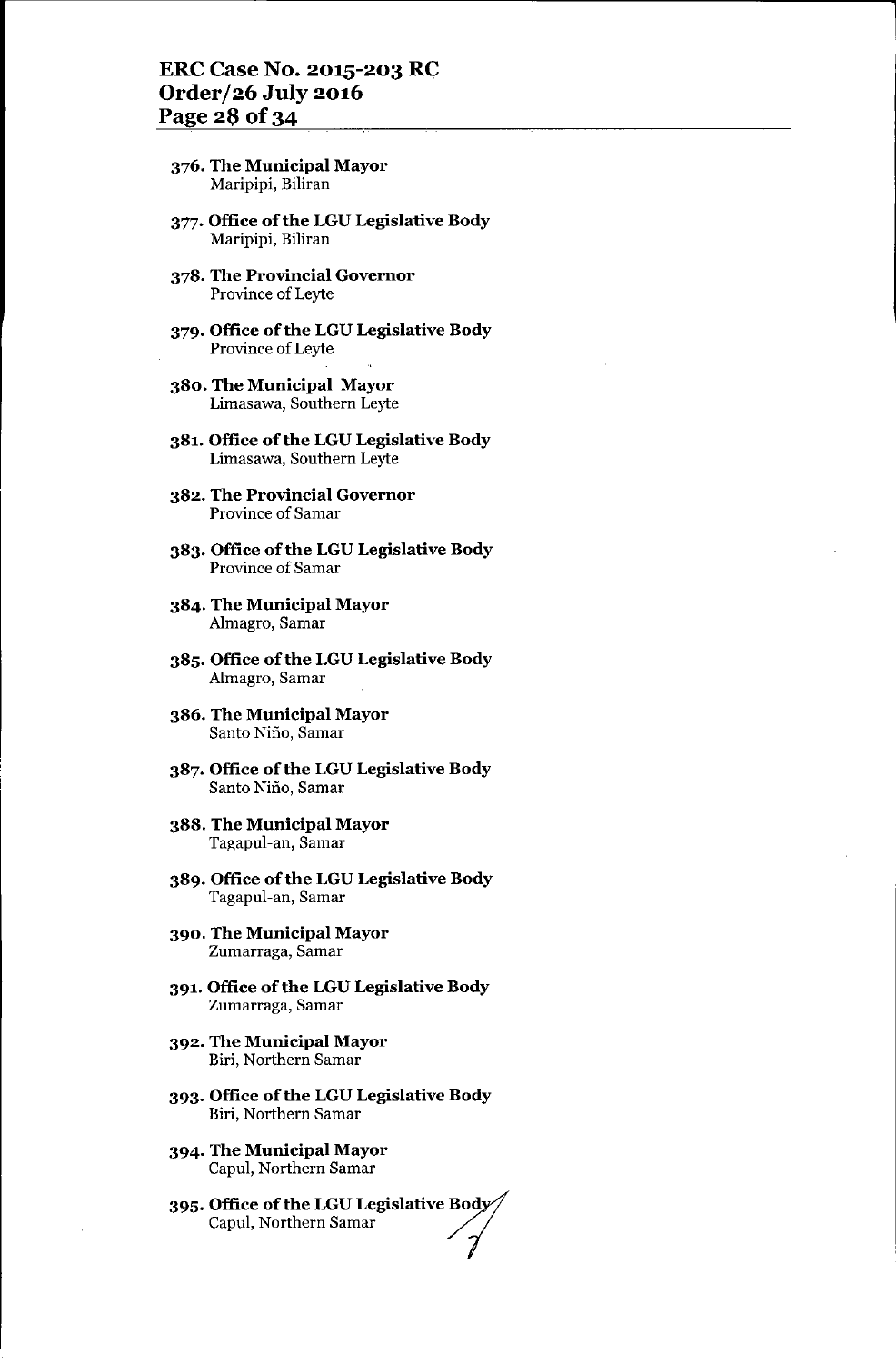- 396. The Municipal Mayor San Antonio, Northern Samar
- 397. Office of the LGU Legislative Body San Antonio, Northern Samar
- 398. The Municipal Mayor San Vicente, Northern Samar
- 399. Office of the LGU Legislative Body San Vicente, Northern Samar
- 400. The Provincial Governor Province of Bohol
- 401. Office of the LGU Legislative Body Province of Bohol
- 402. The Municipal Mayor Baclayon, Bohol
- 403. Office of the LGU Legislative Body Baclayon, Bohol
- 404. The Municipal Mayor Calape, Bohol
- 405. Office of the LGU Legislative Body Calape, Bohol
- 406. The Municipal Mayor lnabanga, Bohol
- 407. Office of the LGU Legislative Body lnabanga, Bohol
- 408. The Municipal Mayor Loon, Bohol
- 409. Office of the LGU Legislative Body Loon, Bohol
- 410. The Municipal Mayor Panglao, Bohol
- 411. Office of the LGU Legislative Body Panglao, Bohol
- 412. The Municipal Mayor Tubigon, Bohol
- 413. Office of the LGU Legislative Body Tubigon, Bohol
- 414. The Provincial Governor Province of Zamboanga del Norte
- 415. Office of the LGU Legislative Body<br>Province of Zamboanga del Norte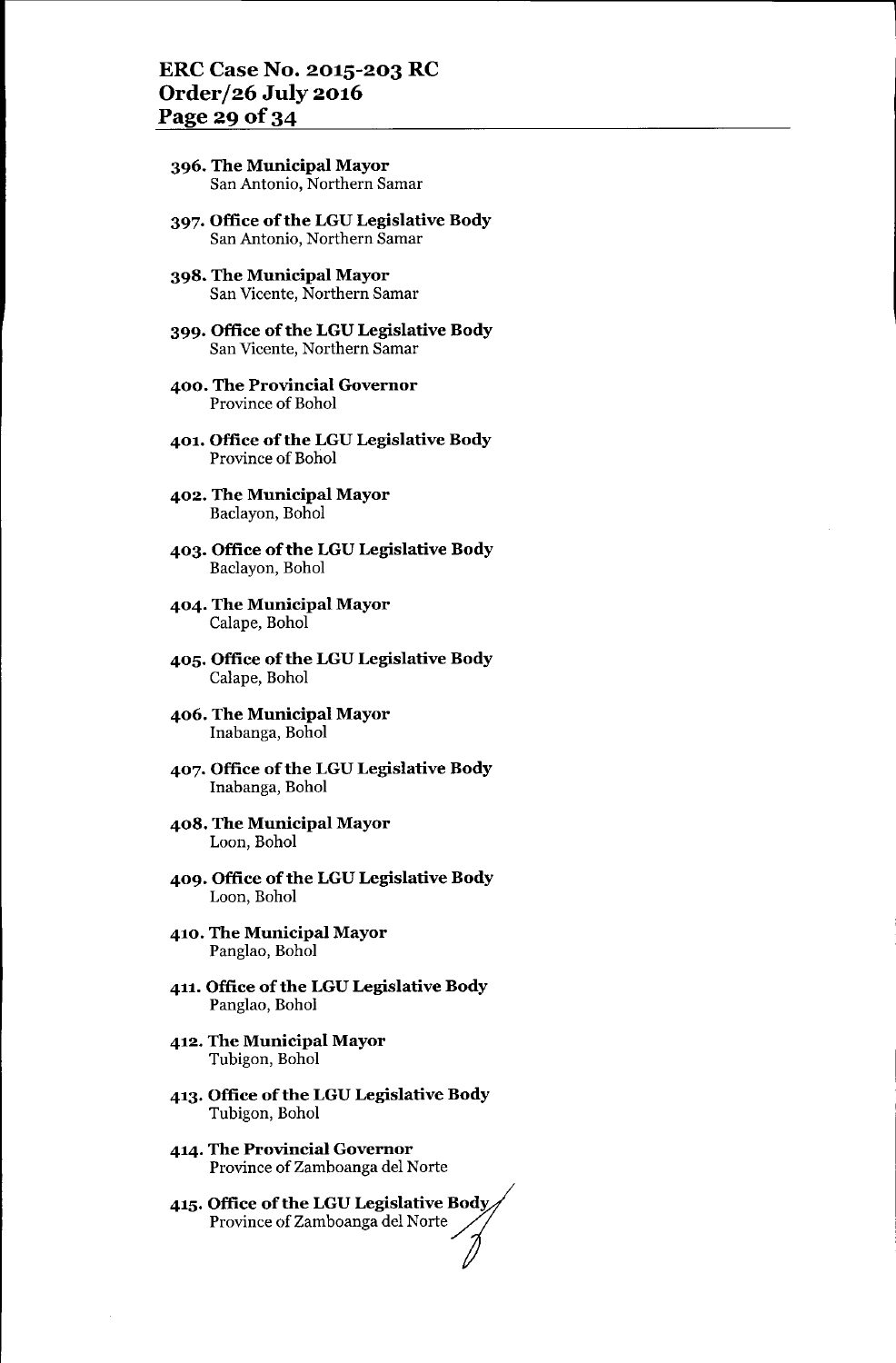#### **ERe Case No. 2015-2Q3 RC OrderJ26 July** *2Q16* Page 30 of 34

- **416. The Provincial Governor** Province of Zarnboanga del Sur
- **417. Office ofthe LGU Legislative Body** Province of Zamboanga del Sur
- **418. The City Mayor** Zamboanga City, Zamboanga del Sur
- **419. Office** of the **LGU Legislative Body** Zamboanga City, Zamboanga del Sur
- **420. The Provincial Governor** Province of Davao Oriental
- **421. Office** of the **LGU Legislative Body** Province of Davao Oriental
- **422. The Provincial Governor** Province of Davao del Sur
- **423. Office** of the **LGU Legislative Body** Province of Davao del Sur
- **424. The Municipal Mayor** Jose Abad Santos, Davao del Sur
- **425. Office** of the **LGU Legislative Body** Jose Abad Santos, Davao del Sur
- **426. The Municipal Mayor** Sarangani, Davao del Sur
- **427. Office** of the **LGU Legislative Body** Sarangani, Davao del Sur
- **428. The Provincial Governor** Province of Davao del Norte
- **429. Office** of the **LGU Legislative Body** Province of Davao del Norte
- **430. The City Mayor** Sarnal City, Davao del Norte
- **431. Office** of the **LGU Legislative Body** Sarnal City, Davao del Norte
- **432. The Provincial Governor** Province of Misamis Occidental
- **433. Office ofthe LGU Legislative Body** Province of Misarnis Occidental
- **434. The Provincial Governor** Province of Misamis Oriental
- **435. Office of the LGU Legislative B30/ Province of Misanne Oriental**<br>**Office of the LGU Legislative Body**<br>Province of Misamis Oriental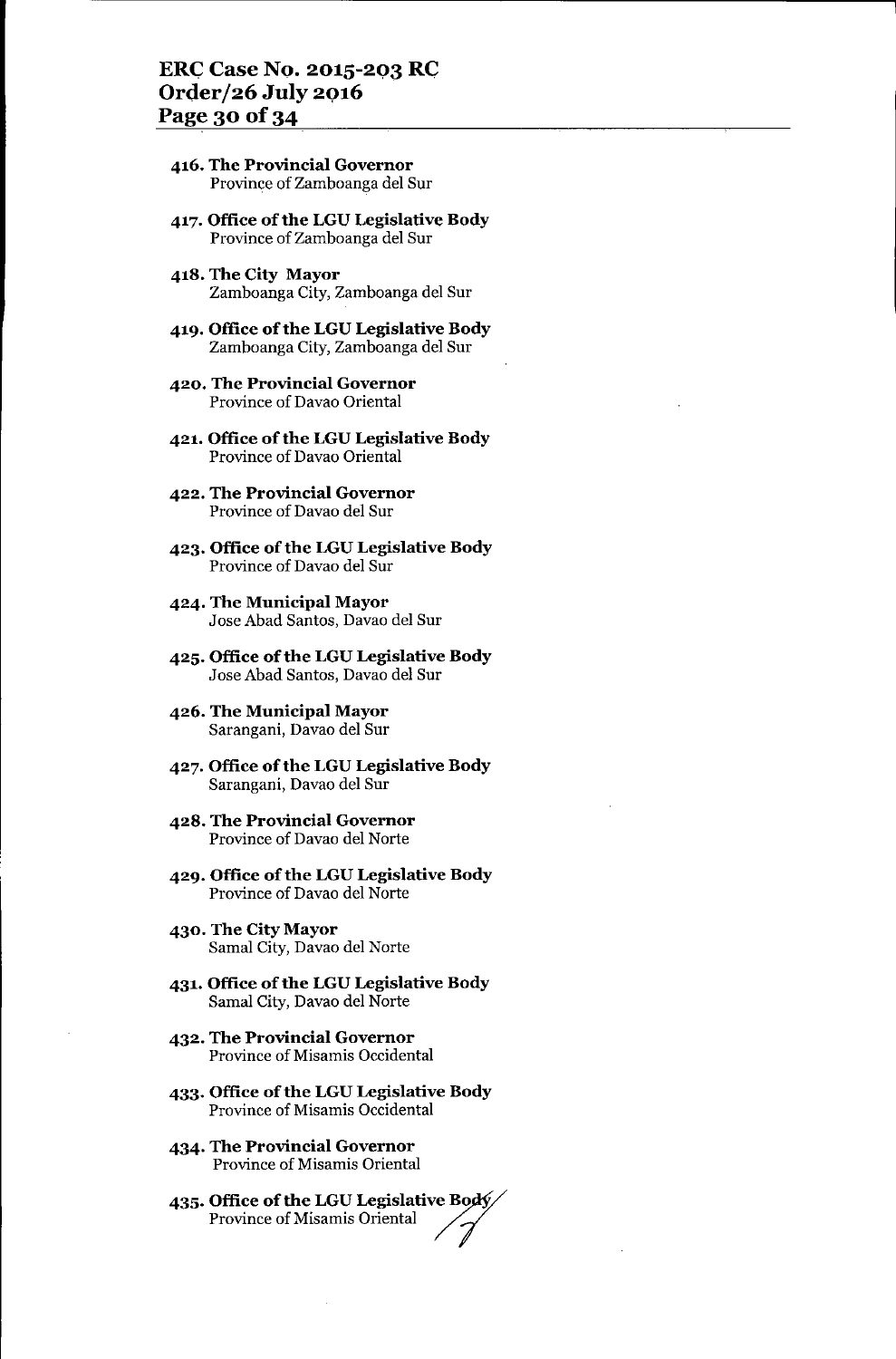#### **ERCCase No. 2015-203 RC Order/26 July 2016** Page 31 of 34

- **436. The Provincial Governor** Province of Bukidnon
- **437. Office ofthe LGU Legislative Body** Province of Bukidnon
- **438. The Provincial Governor** Province of Lanao del Norte.
- **439. Office ofthe LGU Legislative Body** Province of Lanao del Norte
- **440. The Provincial Governor** Province of North Cotabato
- **441. Office** of the **LGU Legislative Body** Province of North Cotabato
- **442. The Provincial Governor** Province of South Cotabato
- **443. Office ofthe LGU Legislative Body** Province of South Cotabato
- **444. The Provincial Governor** Province of Sultan Kudarat
- **445. Office** of the **LGU Legislative Body** Province of Sultan Kudarat
- **446. The Municipal Mayor** Kalamansig, Sultan Kudarat
- **447. Office ofthe LGU Legislative Body** Kalamansig, Sultan Kudarat
- **448. The Municipal Mayor** Lebak, Sultan Kudarat
- **449. Office ofthe LGU Legislative Body** Lebak, Sultan Kudarat
- **450. The Municipal Mayor** Palimbang, Sultan Kudarat
- **451. Office** of the **LGU Legislative Body** Palimbang, Sultan Kudarat
- **452. The Municipal Mayor** Sen. Ninoy Aquino, Sultan Kudarat
- **453. Office** of the **LGU Legislative Body** Sen. Ninoy Aquino, Sultan Kudarat
- **454. The Provincial Governor** Province of Basilan '
- **455. Office of the LGU Legislative Boo** Province of Basilan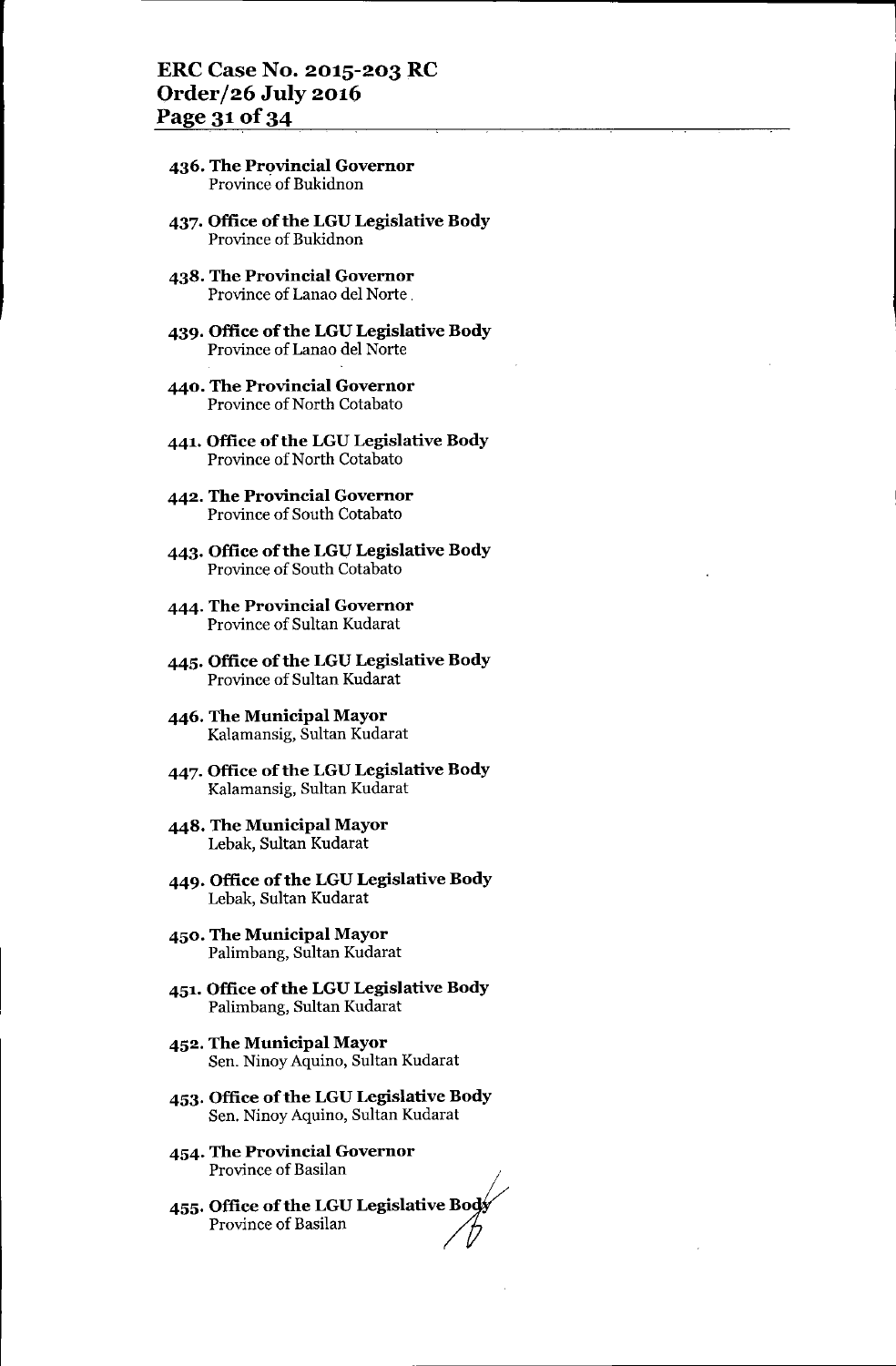- 456. The City Mayor Isabela City, Basilan
- 457. Office of the LGU Legislative Body Isabela City, Basilan
- 458. The Provincial Governor Province of Sulu
- 459. Office of the LGU Legislative Body Province of Sulu
- 460. The Municipal Mayor Jolo, Sulu
- 461. Office of the LGU Legislative Body Jolo, Sulu
- 462. The Municipal Mayor Luuk, Sulu
- 463. Office of the LGU Legislative Body Luuk, Sulu
- 464. The Municipal Mayor Siasi, Sulu
- 465. Office of the LGU Legislative Body Siasi, Sulu
- 466. The Municipal Mayor Bangulngi (Tongkil), Sulu
- 467. Office of the LGU Legislative Body Bangulngi (Tongkil), Sulu
- 468. The Municipal Mayor Hadji Panglima Tahil, Sulu
- 469. Office of the LGU Legislative Body Hadji Panglima Tahil, Sulu
- 470. The Municipal Mayor Lugus, Sulu
- 471. Office of the LGU Legislative Body Lugus, Sulu
- 472. The Municipal Mayor Pangutaran, Sulu
- 473. Office of the LGU Legislative Body Pangutaran, Sulu
- 474. The Municipal Mayor Pata, Sulu
- 475. Office of the LGU Legislative Bo Pata, Sulu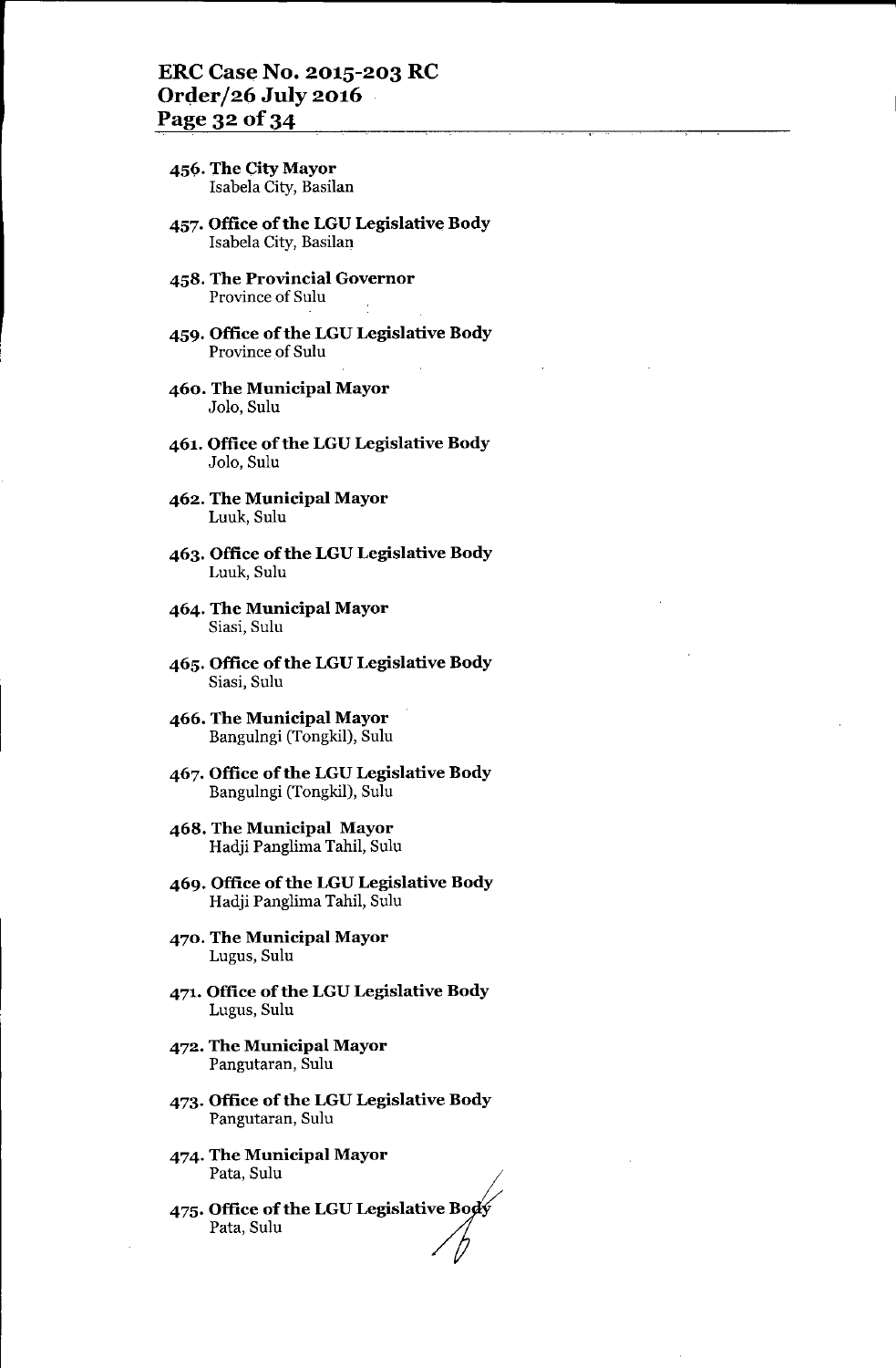# ERC Case No. 2015-203 RC Order/26 July 2016 Page 33 of 34

- 476. The Municipal Mayor Tapul, Sulu
- 477. Office of the LGU Legislative Body Tapul, Sulu
- 478. The Provincial Governor Province of Tawi-Tawi
- 479. Office of the LGU Legislative Body Province of Tawi-Tawi
- 480. The Municipal Mayor Bongao,Tawi-Tawi
- 481. Office of the LGU Legislative Body Bongao, Tawi-Tawi
- 482. The Municipal Mayor Mapun, Tawi-Tawi
- 483. Office of the LGU Legislative Body Mapun, Tawi-Tawi
- 484. The Municipal Mayor Panglima Sugala, Tawi-Tawi
- 485. Office of the LGU Legislative Body Panglima Sugala, Tawi-Tawi
- 486. The Municipal Mayor Simunul, Tawi-Tawi
- 487. Office of the LGU Legislative Body Simunul, Tawi-Tawi
- 488. The Municipal Mayor Sitangkai, Tawi-Tawi
- 489. Office of the LGU Legislative Body Sitangkai, Tawi-Tawi
- 490. The Municipal Mayor Tandubas, Tawi-Tawi
- 491, Office of the LGU Legislative Body Tandubas, Tawi-Tawi
- 492. The Municipal Mayor Sapa-sapa, Tawi-Tawi
- 493. Office of the LGU Legislative Body Sapa-sapa, Tawi-Tawi
- 494. The Municipal Mayor South Ubian, Tawi-Tawi
- 495. Office of the LGU Legislative Bo South Ubian, Tawi-Tawi